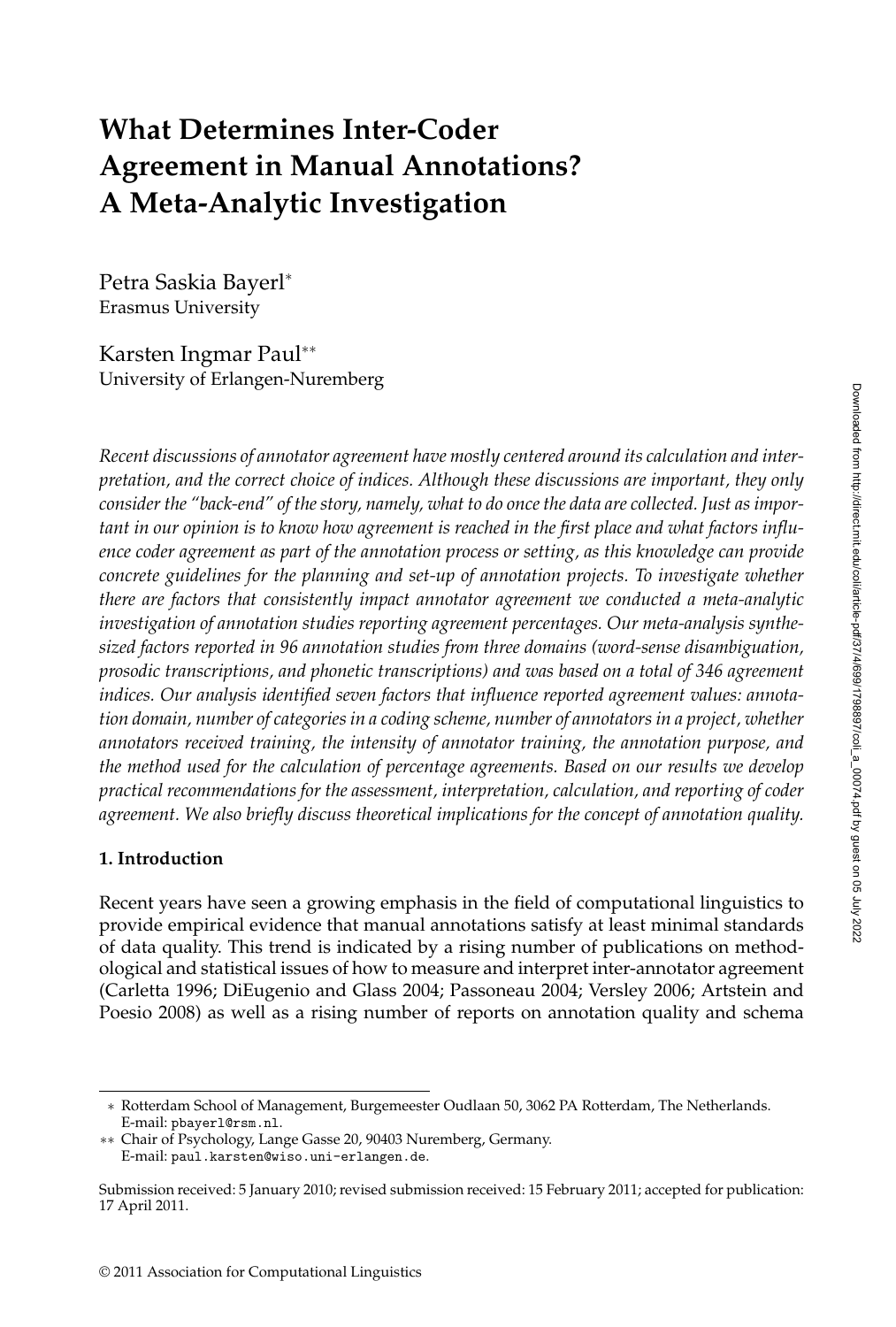validity (Teufel, Carletta, and Moens 1999; Calhoune et al. 2005; Gruenstein, Niekransz, and Purver 2005; Purver, Ehlers, and Niekrasz 2006).

The main reason for the analysis of annotation quality is to obtain a measure of the "trustworthiness" of annotations (Artstein and Poesio 2008). Only if we can trust that annotations are provided in a consistent and reproducible manner, can we be sure that conclusions drawn from such data are likewise reliable and that the subsequent usage of annotations is not negatively influenced by inconsistencies and errors in the data. Inter-annotator (or inter-coder) agreement has become the quasi-standard procedure for testing the accuracy of manual annotations. This process is based on the assumption that if multiple coders agree in their coding decisions of the same material we can be certain that—at least for this set of data and this set of coders—annotations are free of unsystematic and distorting variations.

Our degree of certainty depends on the ability of annotators to reach sufficient agreement in their coding decisions. Perfect agreement among coders is very rare. Slips of attention can lead to errors in the annotations of individual annotators, as can misinterpretations of coding instructions, personal biases, or genuinely disparate interpretations of material (Krishnamurthy and Nicholls 2000; Beigman Klebanov, Beigman, and Diermeier 2008). A common rule of thumb requires that annotators should agree in at least 80% of all cases or—if using a chance-corrected measure such as kappa reach values of at least 0.67 (Carletta 1996; DiEugenio and Glass 2004). Some recent discussions demand even higher agreement values from 0.80 up to 0.90 (Neuendorf 2002; Artstein and Poesio 2008).

Experience has shown that such values are often hard to achieve, even when the coding task appears to be easy. To name only two examples: For the ib2b smoking challenge, agreement between medical experts on the smoking status of patients only reached 60% (Uzuner, Szolovits, and Kohane 2006). In a recent review of the word-sense disambiguation domain, Navigli (2009) reported upper boundaries for coder agreement of 90% for coarse-grained/binary sense inventories, but only 67–80% for fine-grained inventories. Comparing annotations of the same data by independent coder groups can even yield agreement rates as low as 22% (Andreevskala and Bergler 2006; Grefenstette et al. 2006). Disagreements in human annotators are thus a common occurrence, and computational linguists expend considerable efforts to improve agreement rates among coders.

The question is whether processes that lead to disagreement among coders are unsystematic, or whether there are conditions and settings that impact annotator agreement in a predictable way. Computational linguists have started to tackle this question (Oppermann, Burger, and Weilhammer 2000; Syrdal et al. 2001; Pitt et al. 2005). Possible influences on annotation decisions identified in past studies are the complexity of annotation schemes (Popescu-Belis 2008), the degree of annotators' expertise (Lewis, Watterson, and Houghton 2003), the difficulty of the material (Wiebe, Wilson, and Cardie 2005; Beigman Klebanov and Beigman 2009), or the usage properties of individual words (Passonneau, Salleb-Aouissi, and Ide 2009). These findings point to a combination of annotator characteristics, such as level of expertise, and external factors, such as characteristics of the material or annotation scheme.

Of course, high levels of annotator agreement is not a goal in itself. Yet, as an indicator for the trustworthiness of manual annotations we must aim to create conditions under which annotator groups can achieve their optimal results. Knowing the factors that systematically impact annotator agreement gives us a tool to proactively design situations that eliminate or reduce influences that affect comparability in a negative way—or if elimination is impossible, it at least makes us more aware of possible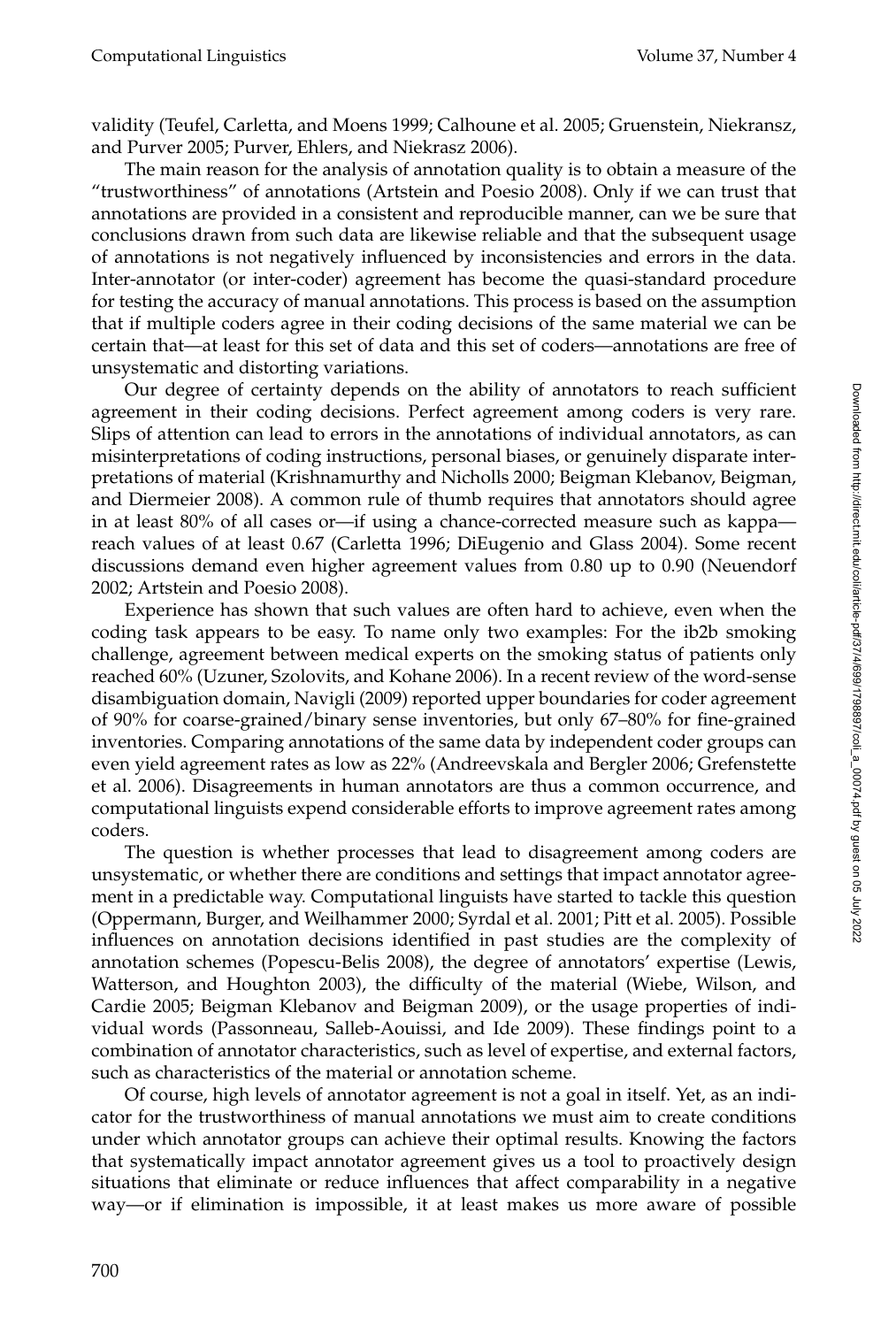problems and potential reasons for lower agreement rates. In the same regard, knowing which annotator characteristics are conducive to consistent and reliable work enables us to select annotators that meet these criteria.

Unfortunately, despite a wealth of annotation studies and practical experiences, we still lack a clear picture on what influences inter-annotator agreement. Although individual studies have found potential factors, it is unclear whether these findings are applicable only to the specific project or task in which they were observed, or whether they represent systematic influences on annotator agreement over a wide range of (or even all) situations. The main question guiding our study in this article was therefore whether we are able to identify factors that impact coder agreement in systematic ways across multiple studies and multiple domains.

Trying to propose a general framework of factors influencing annotator agreement is challenging, as manual annotations are required in a vast range of tasks from POStagging to prosodic transcriptions, word-sense disambiguation, the classification of text genres, or the identification of gestures or emotions. Moreover, each annotation project has its specific, idiosyncratic features. If factors such as annotator expertise or scheme granularity are important influences in one specific project, how can we be sure that this is also the case in other projects or other areas?

The best approach to answer this question is to review and synthesize information from a wide variety of studies in the same field. In this article we used a metaanalytic approach to synthesize existing information on inter-annotator agreement. Meta-analysis is a statistical method that combines and compares results of independent studies to obtain an overview of the respective research field. It is further used to identify factors with a (statistically) significant impact on the outcomes of individual studies (Cooper and Hedges 1994b; Lipsey and Wilson 2001).

Our investigation followed two aims: (1) to test whether there are factors that consistently influence annotator agreement, while abstracting from the specifics of individual annotation projects and settings; and (2) to get a first indication of how far these influencing factors are generalizable across different annotation domains. This second aspect is of considerable practical importance. If influencing factors are comparable across domains, findings from one area can be applied to other areas. If not, each domain has to consider factors that impact coder agreement individually.

This study contributes to the existing literature in that it approaches the question of inter-annotator agreement at the stage when decisions about procedures and settings can still influence the end results. It thus adds to earlier discussions by emphasizing the importance of the earliest stages in the annotation process before and when annotations are made. It does so by taking an objective, statistical approach to reanalyze and synthesize findings of existing empirical studies.

In the next section, we give a short introduction to the meta-analytic method and describe the specific procedure followed in the present study. This is followed by the presentation of our findings and a discussion of the practical implications for annotation projects. Based on our results, we formulate recommendations for the planning, execution, and reporting of annotations. Further, we briefly outline the broader theoretical implications and open questions for the concept of manual annotation quality.

## **2. Method**

The approach chosen in our study was the meta-analysis of existing annotation studies. Meta-analysis is a method that allows us to statistically integrate results of disparate empirical studies. It was developed in the last quarter of the 20th century as an answer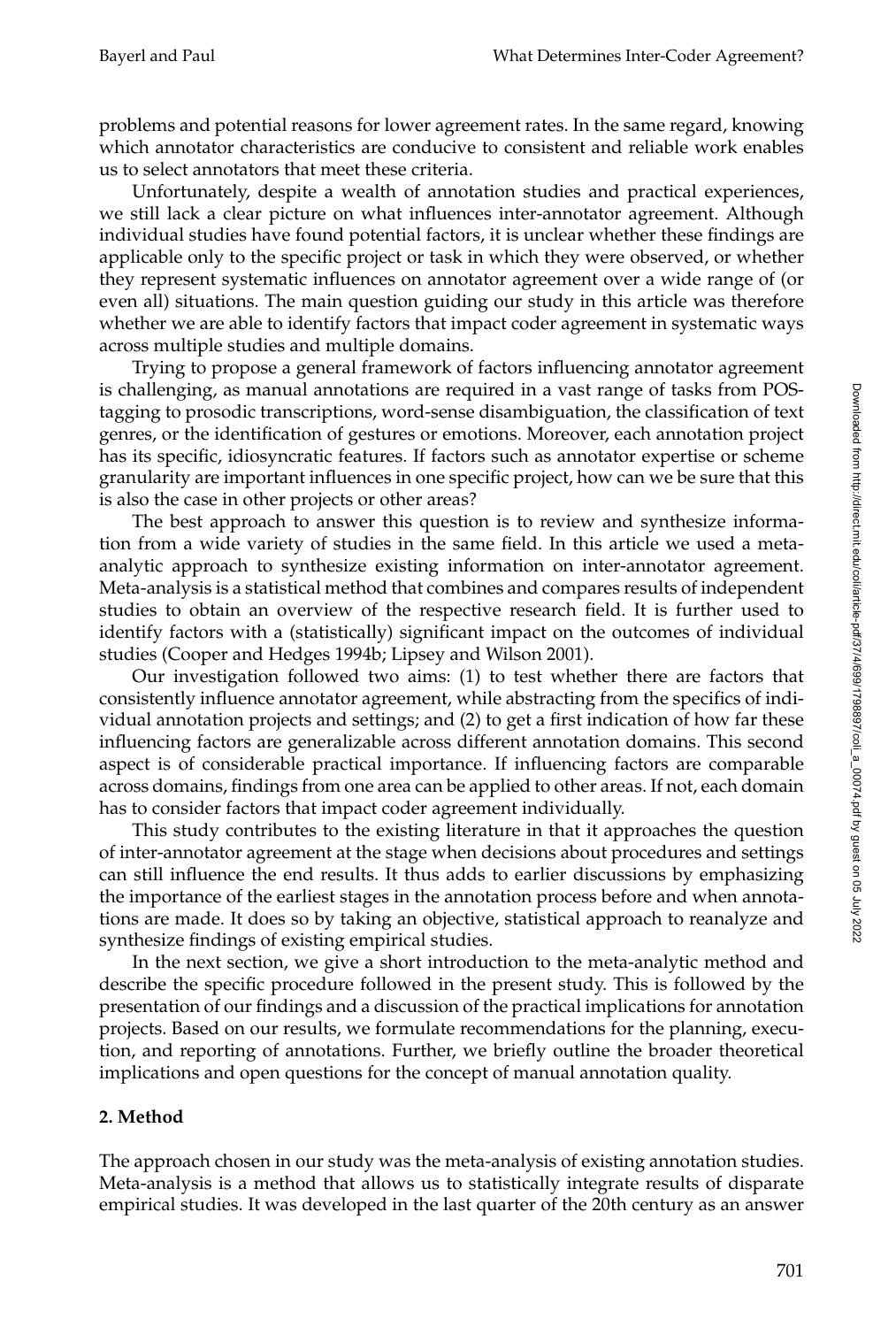to the problems that characterize traditional narrative reviews (Cooper and Hedges 1994a). The traditional method has long been criticized for being "unsystematic, haphazard, and impos[ing] an impossible information-processing burden on the reviewer" (Hunter and Schmidt 1990, p. 488). As a result, authors of traditional reviews typically fall back on personal strategies with the consequence that different reviewers often come to very different conclusions, even if they analyze the same set of studies (Van Den Noortgate and Onghena 2005).

To prevent such personal biases, meta-analyses use a statistical approach to synthesize research results. Meta-analyses are "quantitative summaries of research domains that describe the typical strength of the effect or phenomenon, its variability, its statistical significance, and the nature of the moderator variables from which one can predict the relative strength of the effect or phenomenon" (Rosenthal 1995, p. 183). Since the term "meta-analysis" was coined (Glass 1976) and the first studies were published in the fields of education and psychology (Smith and Glass 1977; Glass and Smith 1979), such quantitative syntheses have seen a strong rise in popularity in the psychological, educational, and medical sciences. Other areas are following suit, leading to what has been called a "meta-analytic revolution" (Fiske 1983).

A meta-analysis consists of six basic stages: (1) formulation of the research questions or hypotheses and definition of criteria for the selection of primary studies, (2) comprehensive search for studies on the topic of interest that fit the selection criteria, (3) extraction and coding of relevant data, (4) conversion of study results to an index that makes results comparable across studies (the so-called *effect size* such as correlations, standardized mean differences, or proportions), (5) combination and/or comparison of results across studies including the investigation of possible moderator variables (i. e., variables that change the strength of an effect or relationship between two variables by either increasing/decreasing its strength or changing its direction), and (6) interpretation and reporting of results. The fifth stage constitutes the "essence of the meta-analysis" (Van Den Noortgate and Onghena 2005, p. 3), in which the results of the primary studies are analyzed statistically. Although all meta-analyses follow the same basic procedure, decisions on each of these steps need to be tailored to the question and data at hand. In the following we detail the procedure followed in our study.<sup>1</sup>

#### **2.1 Identification and Selection of Studies and Domains**

Our main research question was very broad, and we therefore started our search for primary studies with few restrictions. The search for relevant studies used three main approaches. First, electronic searches in computerized databases (MLA, CiteSeer) were conducted using variations and combinations of the keywords *manual (annotation)*, *human (coders)*, *agreement*, *reliability*, *ITA*, *inter-coder*, *inter-annotator*, and *inter-tagger*. Additional Internet-based searches in Google using the same keywords were conducted to find documents published in proceedings and as internal papers, working notes, or theses. Further, on-line reference lists of projects and authors concerned with manual annotations were searched. Additional publications were identified through the backtracing of references in key articles. In a few cases authors were contacted for papers unavailable through the Internet or libraries. The use of a broad range of search methods and the inclusion of unpublished studies strengthens the representativeness of the

<sup>1</sup> For reasons of space, we cannot provide an extensive introduction to the meta-analytic method. There are several highly accessible textbooks, however, that can give the interested reader further information; for instance, Cooper and Hedges (1994b), Hedges and Olkin (1985), or Lipsey and Wilson (2001).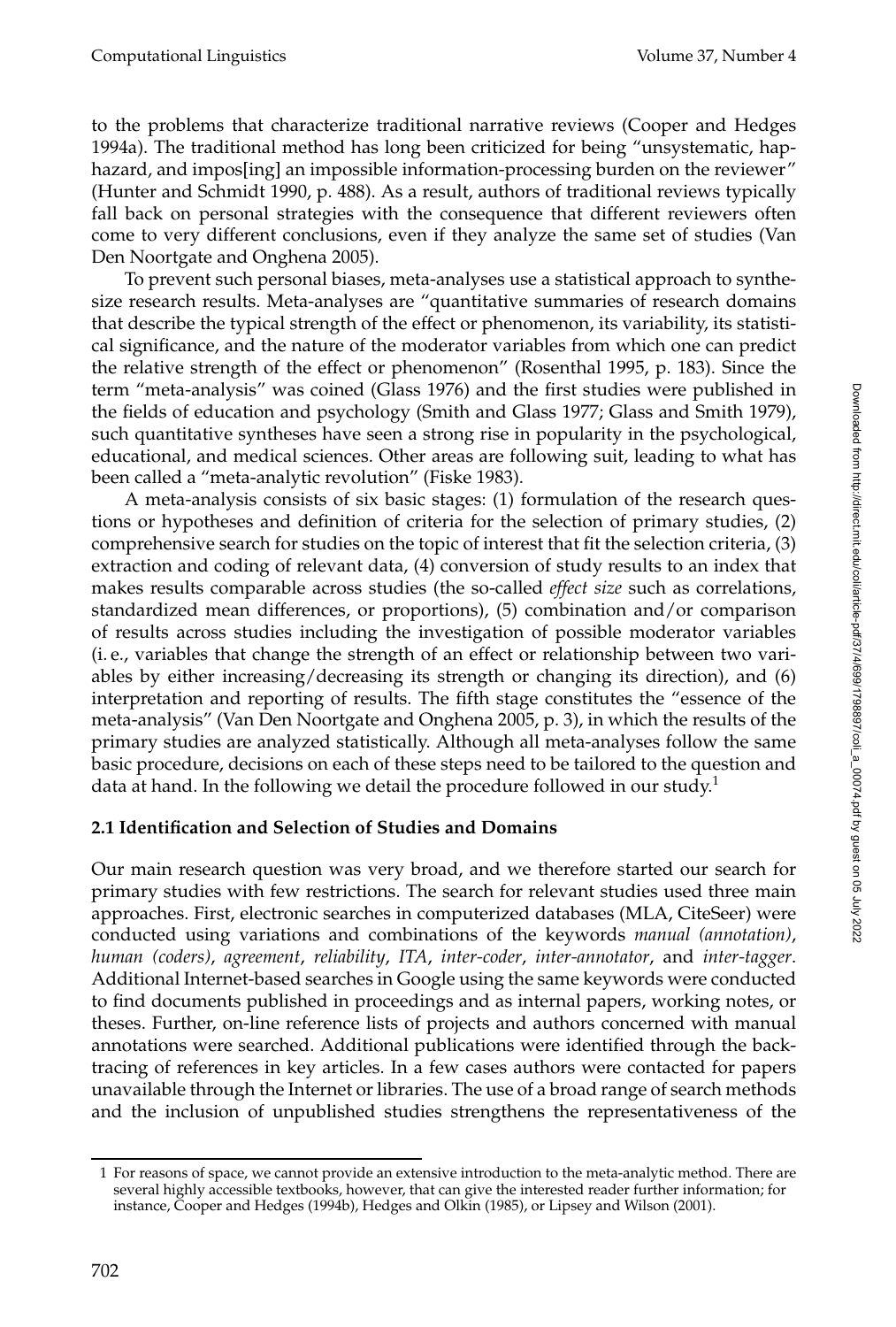meta-analytic data set for the respective research field and reduces the probability that the meta-analytic results are affected by publication or availability biases (Begg 1994).

All studies found in this first step were checked for relevance and included, if they adhered to the following three selection criteria:

- -The study reported a case of linguistic annotation done by human coders.
- - The study reported an agreement index or the agreement could be calculated with the information provided in the text.
- - The study reported the amount of annotated material (e.g., number of words, syllables, or phrases).

In some cases authors published the same data and (parts of the) results in two or three different papers. In this case only the most informative source was included in the analysis. In case of overlaps between papers only the results that had not been reported in a study already entered in the analysis were included. In total we reviewed 587 publications that reported instances of linguistic annotations. Of these, 326 studies complied with our inclusion criteria representing a total of 972 agreement indices. Percentages were the most frequent inter-annotator agreement index (56.1% of reported indices), followed by kappa (39.3%) and other measures (4.6%).

The 326 studies stemmed from a wide range of domains such as part-of-speech tagging, orthographic transcriptions, marking of gestures, co-references, or rhetorical structure. One of our objectives in this study was to investigate whether annotation domains differ in the overall level of annotator agreement or the type of factors that influence agreement. To guarantee that results are stable and generalizable, a domain must be represented by a sufficient number of primary studies. If factors or categories within factors are only represented by very few studies, statements about the effect of these factors are hard to generalize to the wider domain.

Our data contained three domains with enough data to warrant comparative analyses: word-sense disambiguation (167 reported indices from 43 studies), prosodic transcriptions (184 indices from 39 studies), and phonetic transcriptions (95 indices from 24 studies). The majority of the indices reported in these domains were percentages (85.9%), followed by kappa (12.9%), and F-measures and alpha measures (together 1.2%). A breakdown of indices per domain is shown in Table 1.

Due to the low number of reports on kappa, we refrained from conducting a metaanalysis also for kappa indices, and restricted our analysis to agreement percentages, which still seems to be one of the most important indicators for annotator agreement. A further reason for our decision to exclude kappa was based on methodological grounds. The calculation of standard errors for kappas, as important information for the meta-analytic procedure, relies on the knowledge of the marginal distribution the index was derived from. This information is generally not provided in publications. A possible way to circumvent this problem is to use general assumptions and estimates for standard errors. This, however, can threaten the validity of the meta-analytic results. Restricting our study to percentages, our analysis was thus based on a total of 346 data points from 96 primary studies.

#### **2.2 Information Extracted from the Primary Studies**

As our main aim was to identify potential influencing factors on agreement between multiple annotators, we did not make a pre-selection for the type of information to be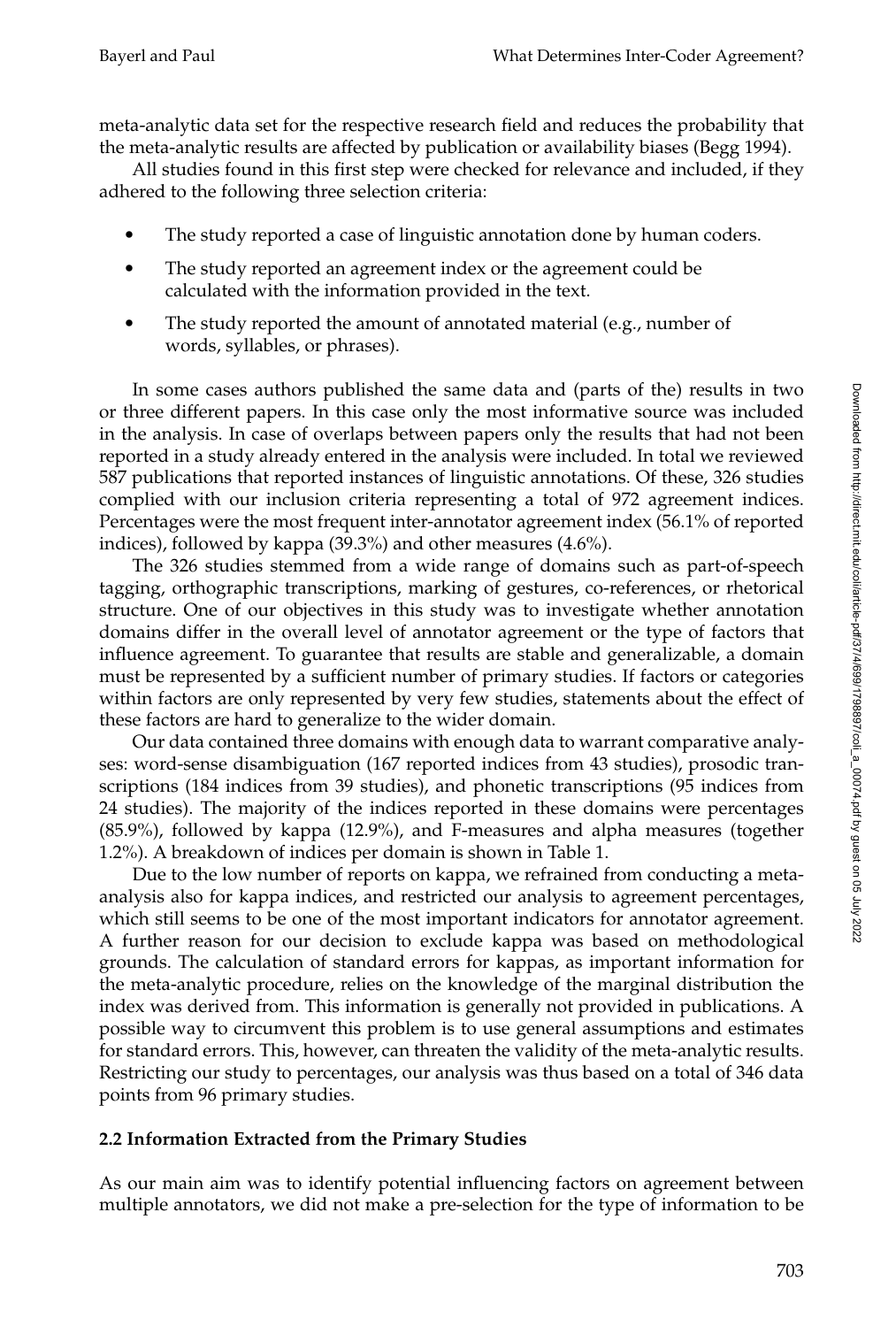#### **Table 1**

Number of included studies and indices in the three domains.

|                                          | Word-sense<br>disambiguation | Prosodic<br>transcriptions | Phonetic<br>transcription |
|------------------------------------------|------------------------------|----------------------------|---------------------------|
| Distribution of indices across studies   |                              |                            |                           |
| Total number of studies meeting criteria | 43                           | 39                         | 24                        |
| Studies reporting only percentages       | 27                           | 24                         | 21                        |
| Studies reporting only kappa indices*    | 3                            | 2                          | 2                         |
| Studies reporting percentages and kappa  | 13                           | 10                         |                           |
| Studies reporting other measures $\pm$   | 0                            | 3                          |                           |
| Number and type of agreement indices     |                              |                            |                           |
| Total number of reported indices         | 167                          | 184                        | 95                        |
| Percentages                              | 124 (74.3%)                  | $140(76.1\%)$              | 82 (86.3%)                |
| Kappa indices*                           | 43 (25.7%)                   | $39(21.2\%)$               | $13(13.7\%)$              |
| Others $\pm$                             | 0                            | $5(2.7\%)$                 | 0                         |

\*This category does not differentiate between disparate versions of the kappa index.<sup>‡</sup> Other measures comprise Krippendorff's alpha (1 study, 2 indices), Cronbach's alpha (1 study, 2 indices) and F-measure (1 study, 1 index).

included in the analysis. Instead we extracted all information provided in the primary studies related to the annotation task and setting; for example, reported length of annotator training in hours or days, whether annotators had prior experience with annotations, their educational background, or the overall reason for calculating interannotator agreement. Our investigation thus followed an exploratory approach aiming at the identification of new aspects rather than the confirmation of a priori assumptions (Greene, Caracelli, and Graham 1989). From this first comprehensive overview, eight aspects emerged, for which information was provided in all or at least the majority of studies. These aspects fell into five general categories providing information on characteristics of the annotation process and setting, the annotators, the annotated material, the annotation scheme, and the agreement index:

- 1. *Characteristics of the annotation process/setting*: Information on the annotation domain, number of annotators, the training of annotators, and the purpose for measuring agreement
- 2. *Characteristics of the annotators*: Level of annotators' domain experience
- 3. *Characteristics of the annotated material*: Language of the material
- 4. *Characteristics of the annotation scheme*: Number of categories in the scheme
- 5. *Characteristics of the agreement index*: Method used to calculate percentage agreement

The eight aspects included in our analysis are only a subset of factors that might be expected to influence annotator agreement. They were the only factors for which we found sufficient information to make a statistical analysis feasible, however. One of the main challenges confronting our analysis was therefore the lack of consistency of information in the primary studies. At this stage, our review thus already led to two preliminary observations: firstly, a general scarcity of information in most reports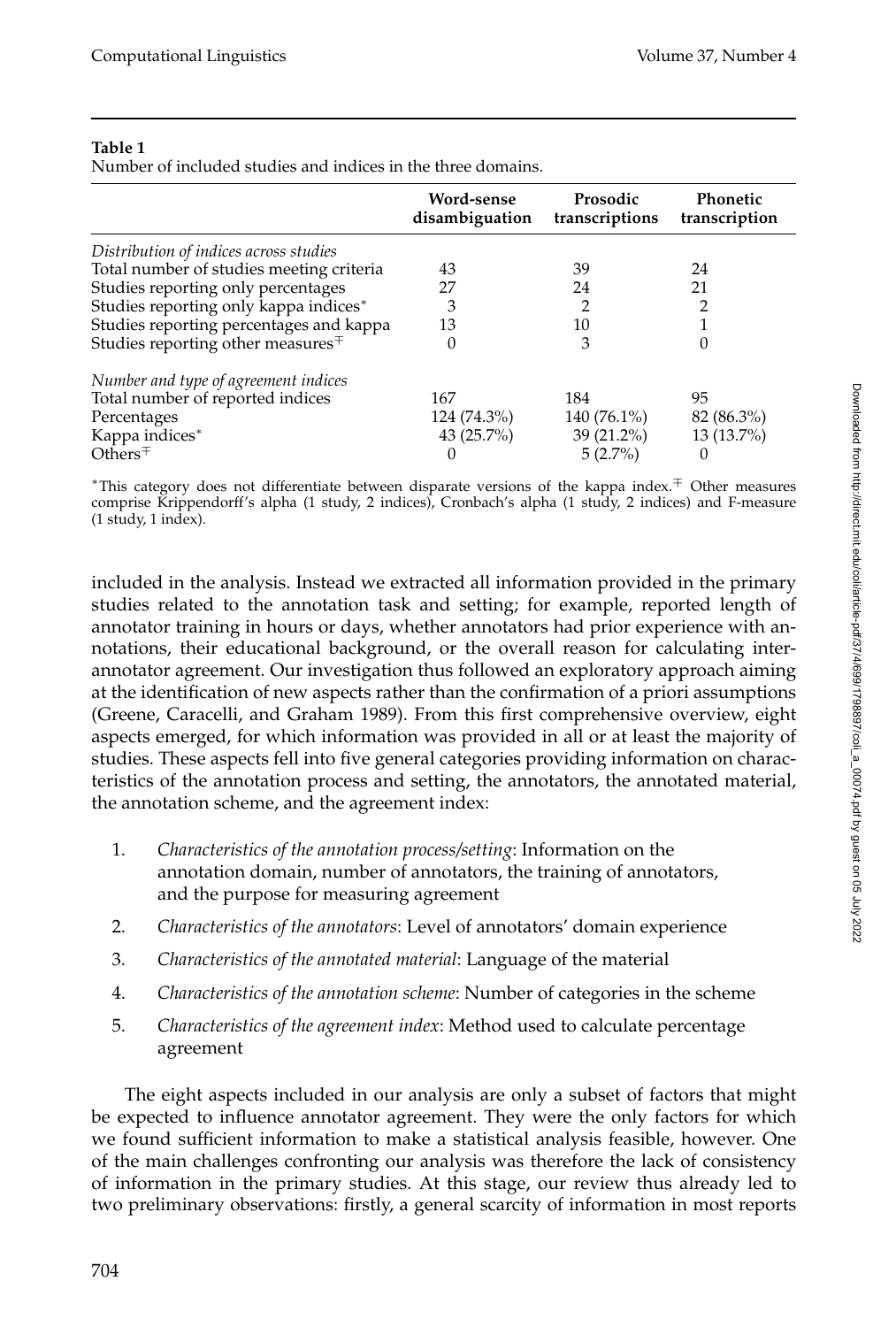about the way annotations were carried out, and secondly, a lack of agreement on what should be reported and in what way. Both points are problematic not only for a statistical review such as that conducted in this article, but also for a fair appreciation of agreement figures in reports, as will be discussed subsequently. As a consequence of these observations and based on the results of our meta-analysis, we developed what we consider a minimal set of information that should be reported (see Section 5.2).

## **2.3 Coding of Information**

To be able to compare studies with respect to the characteristics listed in the previous section, we coded each study according to a standard set of categories. For each study we first noted the domain it belonged to (word-sense disambiguation, prosodic transcription, or phonetic transcription). With respect to the purpose for the agreement calculation we differentiated between four types: (1) proof of sufficient annotation quality to warrant the linguistic analysis of the annotated data, (2) proof for the reliability of a newly developed annotation scheme, (3) part of an annotation study with the aim to identify thresholds or factors that influence inter-annotator agreement (reliability study), and (4) proof of sufficient annotation quality to warrant the use of the data in (semi-)automatic annotations (e.g., as training sets, gold standards, or test sets). For the factor annotator training, we decided to investigate two different levels of granularity: firstly, a binary yes/no differentiation on whether training had taken place; secondly, a three-step differentiation for the intensity of the training as either high, low, or none. Our reason for considering two levels of granularity was that the majority of studies did not report the exact amount of annotator training, even if they reported that annotator training had taken place. Creating a binary yes/no category allowed us to include these studies in the analysis, and thus to provide a broader footing for the question whether annotator training provides benefits or not. The finer granularity in turn allowed us to differentiate between high and low levels of training intensity. The coding of training intensity was based on explicit statements in the reports. For instance, mention of "extensive hands-on training" or "well-trained annotators" were coded as high intensity, whereas reports of "little training" or providing a "short introduction" were coded as low intensity. Some studies reported number of training days. In these cases, we coded durations from two days to several months as high intensity, and durations of one day or less as low intensity. "No training" was only coded if the authors explicitly reported that no training had taken place.

The number of annotators was taken as provided in the text (raw counts). Expert status was assigned by the authors of the primary studies and only coded if annotators were explicitly referred to as "experts" or "novices" in the text. The group of novices generally consisted of (linguistic) students. Our level of novices thus does not refer to complete novices such as the non-expert coders in Amazon's mechanical Turk task (Snow et al. 2008), but to annotators with reduced domain expertise when compared to an expert group. Language of material was coded as provided in the text. Languages represented by fewer than 15 indices were grouped together according to language families (here Iberian Romance and Asian languages). Languages represented by fewer than seven indices that could not be grouped into a common language family were grouped together into a rest category ("others"). The number of categories in a scheme was recorded as provided in the text (raw counts).

Calculation of the agreement index was coded as either pairwise, majority, or consensus agreement. Pairwise agreement is calculated as the average percentage of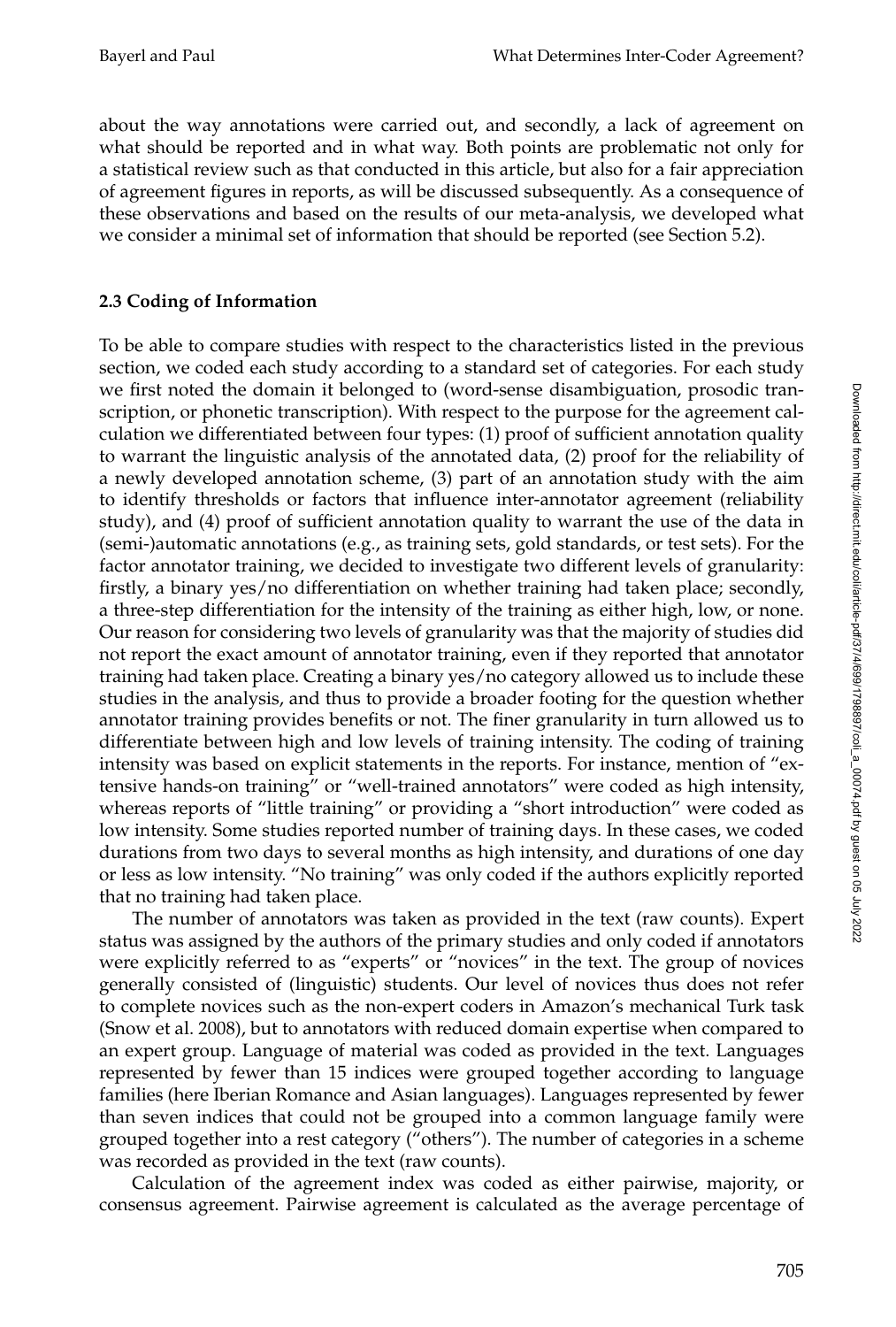identical judgments between all pairs of annotators. In the majority method, agreement is given if a certain proportion of annotators agree on the classification of an item (two out of three, four out of six, three out of five, etc.). The consensus method requires that all annotators in the group make identical decisions on an item. We further coded the level of inter-annotator agreement, which served as the outcome measure (dependent variable) in all analyses.

Table 2 provides a summary of all aspects included in our analysis and the coding of the information extracted from the primary studies.

#### **2.4 Data Analysis**

The first step in the data analysis stage is the description of the distribution of effect sizes and the estimation of the population mean with an associated confidence interval. Because some effect sizes, particularly those from large studies, are more reliable estimates of the population effect size than others, the effect sizes are usually weighted by their precision, that is, the inverse of their squared standard error (Van Den Noortgate and Onghena 2005). This strategy was also followed in our study. An agreement rate

**Table 2**

Information extracted and coded in the primary studies.

| Variable                                                                                       | Information extracted and coded                                                                                                                                                                                                                                      |
|------------------------------------------------------------------------------------------------|----------------------------------------------------------------------------------------------------------------------------------------------------------------------------------------------------------------------------------------------------------------------|
| <b>Moderators</b>                                                                              |                                                                                                                                                                                                                                                                      |
| 1. Process and setting                                                                         |                                                                                                                                                                                                                                                                      |
| Domain<br>Number of annotators<br>Training: 1. conducted<br>2. intensity<br>Annotation purpose | word-sense disambiguation, prosodic transcription,<br>phonetic transcription<br>reported number of annotators (count)<br>yes, no<br>high, low, no training<br>proof of data quality, scheme development, reliability<br>study, basis for (semi-)automatic annotation |
| 2. Annotators                                                                                  |                                                                                                                                                                                                                                                                      |
| Domain expertise                                                                               | experts, novices, mixed                                                                                                                                                                                                                                              |
| 3. Material                                                                                    |                                                                                                                                                                                                                                                                      |
| Language                                                                                       | Asian (Chinese, Japanese, Korean, Vietnamese),<br>Dutch/Flemish, English, French, German, Iberian<br>Romance (Spanish, Catalan, Portuguese), Italian,<br>Swedish, others (Basque, Hindi, Romanian, Czech)                                                            |
| 4. Scheme                                                                                      |                                                                                                                                                                                                                                                                      |
| Number of categories                                                                           | reported number of categories in the annotation<br>scheme (count)                                                                                                                                                                                                    |
| 5. Agreement index                                                                             |                                                                                                                                                                                                                                                                      |
| Calculation of agreement                                                                       | pairwise, majority, consensus                                                                                                                                                                                                                                        |
| Outcome measure                                                                                |                                                                                                                                                                                                                                                                      |
| Level of agreement                                                                             | reported agreement in percent                                                                                                                                                                                                                                        |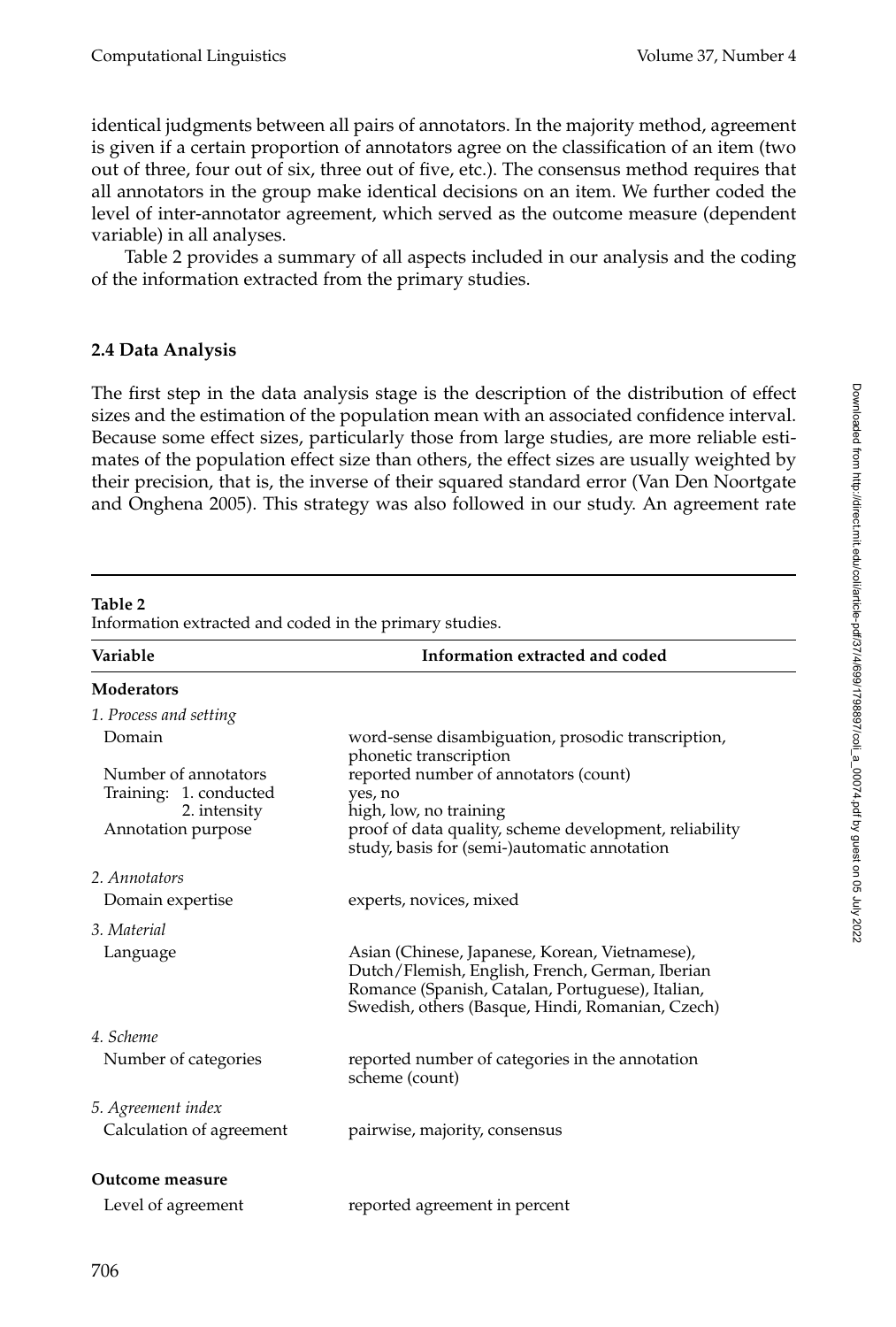based on a large number of instances thus had a stronger influence on the meta-analytic results than an agreement rate based on a small number of instances. Yet, because we used a random effects model of meta-analysis (see the following), each weighting factor also included an estimate of the variability between all the agreement indices in the analysis. This aspect of random effects models has an equalizing effect on the weights. In sum, indices based on many instances got larger weights than indices based on few instances, but this effect was mitigated by the variance component (i.e., the estimate of the between-studies variability), which is identical for all indices included in a specific analysis (note that the variance component changes when subgroups of studies are analyzed).

Our effect sizes were agreement rates in percentages. No other indices were used in order to guarantee comparability. We used the individual agreement rates in the meta-analysis, not combined rates on study-level. Thus, for some studies more than one agreement rate was included in the analysis when they differed with regard to the moderator variables scrutinized here. For example, when a study reported one agreement rate for experts and a second agreement rate for non-experts, both rates were used separately, because we wanted to avoid the information loss that is associated with combining the indices on study level (Hunter and Schmidt 1990).<sup>2</sup>

The second step in the analysis stage is to assess whether the mean effect size adequately represents the entire distribution of effects across all studies in the data set. If the variability of effect sizes is small, it can be concluded that the mean effect size characterizes the entire distribution of effect sizes very well. If the variability is large, the mean effect size is not very representative of the whole distribution of effect sizes. The variability thus describes the degree of spread or homogeneity of effect sizes in the sample. To ascertain whether the spread is too large to speak of a homogeneous sample, a homogeneity test is conducted. For this, the observed variability of effect sizes is compared with an estimate of the variability that would be expected from sampling error alone. In order to accomplish this the Q-statistic is used. It is based on a chi-square distribution with *k* − 1 degrees of freedom (*k* = number of effect sizes) (Hedges and Olkin 1985).

Heterogeneity in effect sizes—indicated by a significant Q-statistic—points to the existence of moderator variables, that is, study characteristics that influence the outcome of the studies and help to explain the wide spread of effects sizes around the mean. Their influence is ascertained through moderator tests. For continuous variables moderator tests are done via meta-regression, which is a modified form of weighted regression (Hedges and Olkin  $1985$ ).<sup>3</sup> If the independent variable is a categorical

<sup>2</sup> In case of one moderator variable (calculation method) this method led to a small number of statistically dependent agreement indices because some authors computed several agreement indices for identical data, for example, by simultaneously reporting pairwise agreement and consensus agreement for the same set of annotations. Altogether, this was the case for eight studies reporting 42 indices based on 19 independent data sets. Because this number of nonindependent indices is low compared to the overall number of indices included in the meta-analysis, the likelihood that they caused a serious distortion of the results is small (Hunter and Schmidt 1990). We therefore decided to keep these indices in the meta-analysis. In order to check the stability of our results, we conducted an additional analysis without the nonindependent indices: 23 indices were eliminated so that all remaining indices were statistically independent. Then all moderator analyses with the overall sample were repeated. All significant moderator effects that were found in the analysis reported in the present article could be replicated, demonstrating that the inclusion of this small number of nonindependent indices did not bias the results of the meta-analysis.

<sup>3</sup> Although the moderator variable is used as a predictor variable, it is still called a moderator in meta-analytic terminology because it influences the effect sizes.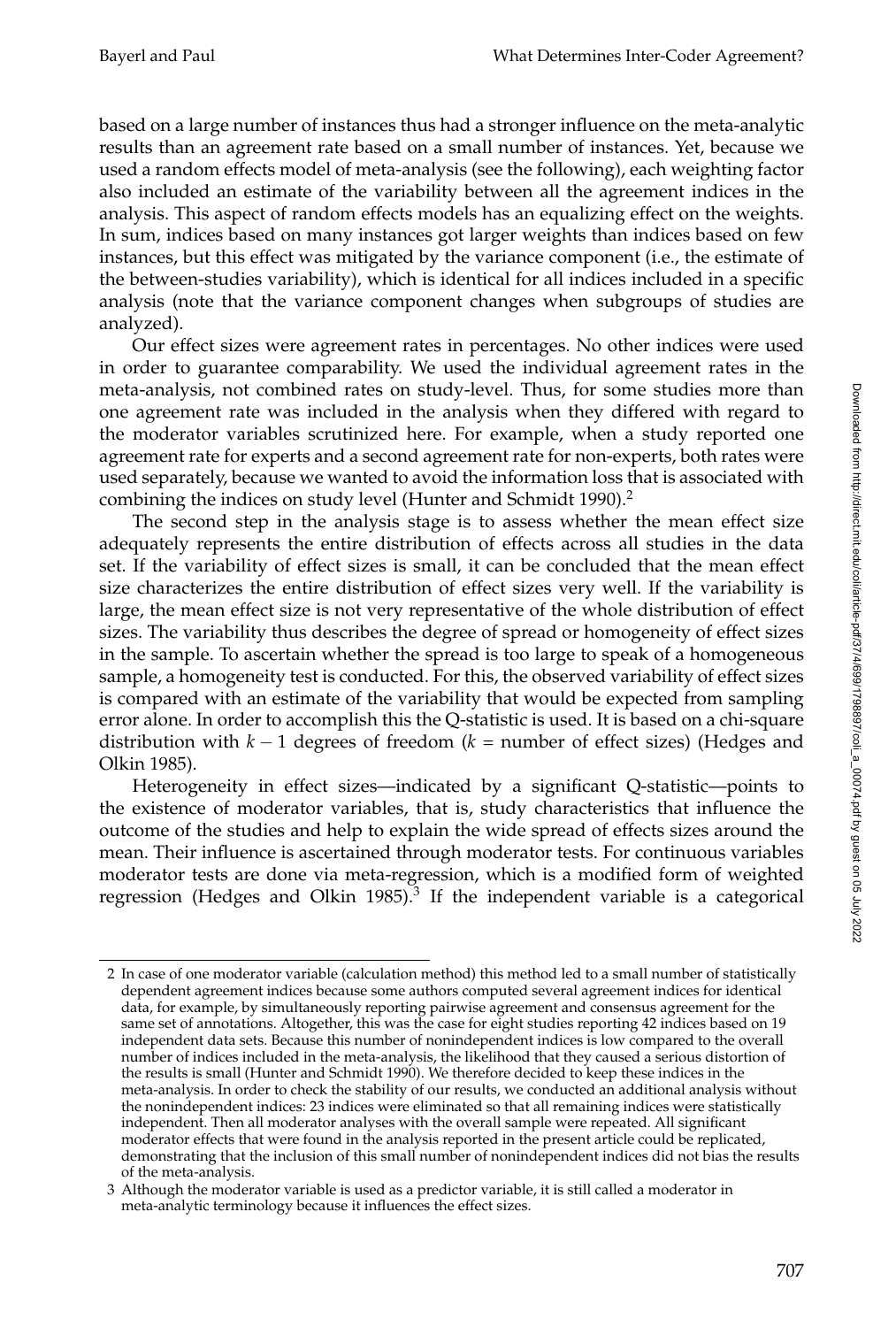variable, the moderator analysis is done via a meta-analytic analog of analysis of variance (Hedges and Pigott 2004).

Potential moderators in our study were of two types: frequency counts, such as the number of annotators or number of categories in a scheme, and categorical variables (i. e., variables that represent mutually exclusive categories such as type of domain or language of the material). To test whether the potential moderators extracted from the primary studies had a statistically significant impact on agreement, moderator tests were carried out. For counts the moderator tests were conducted using weighted regression analyses; moderator tests for categorical moderator variables were done by comparing the mean agreement rates of categories in a variable with a subgroup moderator test.

For the statistical analysis of the effects sizes, both fixed effects models and random effects models are available. Fixed effect models assume that the observed effect sizes stem from the same common population. Random effects models do not assume a common population of effect sizes. Instead, they assume that effect sizes can stem from multiple populations of which the population effect sizes in the meta-analytic data set is only a random sample. In consequence, the weights in random effects models differ from the weights used in fixed effects models. Weights in random effect models equal the inverse of the sampling error plus the population variance (Van Den Noortgate and Onghena 2005). This has an equalizing effect on the weights, because the estimated population average is the same for all studies, giving small studies a stronger influence on the end results of the meta-analysis. In random effects models confidence intervals tend to be wider and moderator tests tend to have less power, rendering it a more conservative procedure compared to fixed effects models (Cohn and Becker 2003; Hedges and Pigott 2004). It is thus harder to detect effects of moderator variables, but also less likely to overestimate their influence.

The decision of whether to use a fixed or random effects model depends on the results of the homogeneity test, as well as conceptual deliberations. If the homogeneity test is insignificant, fixed and random effects models lead to the same results. If it is significant, a random effects model should be used. This general rule, however, can change depending on the aim of the analysis. If the researcher only intends to summarize the selected studies in the data set without aiming to generalize to studies outside the original data set, a fixed effects model is appropriate even in the case of heterogeneous effect sizes. When the goal is to generalize to other studies (for instance, to studies that have not yet been published), the use of a random effects model is recommended (Hedges and Vevea 1998).

The aim of our meta-analysis was clearly to generalize to a broader set of annotation projects beyond the ones in our sample. We therefore applied a random effects model for the meta-analytic combination of individual agreement indices across primary studies. Prior to the actual analysis, all values for inter-annotator agreement were logittransformed. This transformation is recommended if a high percentage of observed values are larger than 0.8, to adjust for the positive skewness in the data (Lipsey and Wilson 2001). In our case 50.2% of reported indices were larger than 0.8, leading to a significantly positively skewed distribution  $(z = -9.5)$ .

In addition, a sensitivity analysis (Greenhouse and Iyengar 1994) was carried out to check for atypical studies. Atypical studies can bias the results for the whole data set, and should thus be excluded from analysis. The sensitivity analysis did not identify atypical studies for the complete data set, so all data points were entered into the analysis. All meta-analytic computations were done with the statistical analysis software SPSS 16 using the SPSS syntaxes provided by Lipsey and Wilson (2001).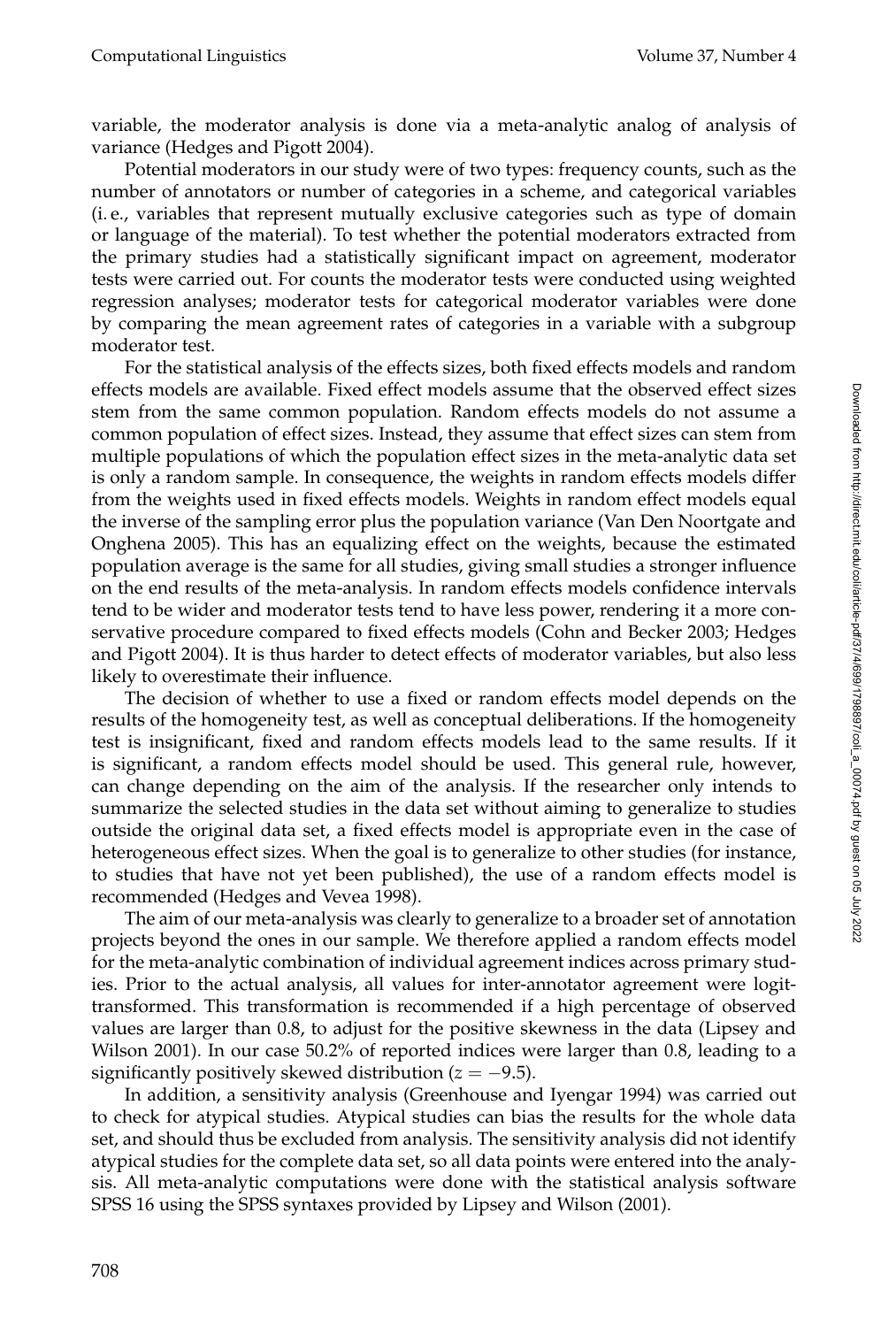## **3. Results and Discussion 3.1 Agreement Rates in the Complete Sample**

The average inter-annotator agreement for the complete sample was 81%. The individual agreement rates, however, deviated considerably from this average value—ranging from as low as 13% to a maximum of 100%. This large range together with a very large and highly significant heterogeneity statistic ( $Q = 94182.88$ ,  $p < 0.001$ ) indicates that this variation is too high to be solely attributable to chance. We can therefore assume that one or more moderator variables influenced agreement. To identify these variables, we conducted moderator analyses for all eight characteristics extracted from the primary studies. Except for one, all moderator variables extracted in this study were significant influencing factors on reported agreements rates.

Moderator variables came in two types: count variables and categorical variables. The results of the moderator analyses for the two count variables *number of annotators* and *number of categories* can be found in Table 3. Table 4 shows the results for the categorical variables. In the following sections, we describe and discuss our findings.

## **3.2 Characteristics of the Annotation Setting**

*3.2.1 Domain Differences.* In the first moderator analysis, we compared the three annotation domains in our sample to obtain an indication of similarities in agreement rates for disparate annotation tasks. The average inter-annotator agreement for word-sense disambiguation was 78%, for prosodic transcriptions 86%, and for phonetic transcriptions 75%. These differences were highly significant  $(Q_b = 46.92, p < 0.001)$ . Annotation domain thus emerged as a first significant moderator for inter-annotator agreement.

If annotation domains differ significantly in their reported agreement rates, the question arises why this is the case. We see three possible explanations: (1) coding decisions in some domains are inherently more difficult or ambiguous than in others (impact of domain-specific features), (2) factors other than the domain are responsible (impact of third variables unrelated to domains), or (3) these differences are due to systematic differences in the types of studies included in our analysis (sampling issue).

A look at the complete range of agreement rates in the three domains in Figure 1 shows that all three domains contain studies at the upper end of inter-annotator agreement. This observation demonstrates that it is possible in all three domains to obtain high or very high agreement rates. Annotation domain therefore cannot be the sole factor responsible for the differences in average agreements. Other factors—either alone or in combination with annotation domain—must play a role.

#### **Table 3**

Results of moderator analyses for count variables (based on the complete data set).

| Factor                                       | Const.       | beta | $\mathbf{p}$ | k/n                                          | OMod dfM      | <b>ORes</b>              | dfR        |
|----------------------------------------------|--------------|------|--------------|----------------------------------------------|---------------|--------------------------|------------|
| Number of annotators<br>Number of categories | 1.67<br>1.55 |      |              | $-0.28$ 0.000 301/90<br>$-0.09$ 0.026 334/80 | 40.34<br>4.93 | $474.60***$<br>557.37*** | 299<br>332 |

Const. = regression constant; beta = standardized regression weight, negative betas indicate a negative relationship;  $p =$  significance level for beta;  $k =$  number of indices;  $n =$  number of unique studies; QMod = heterogeneity explained by the regression model; dfM = degrees of freedom for QMod; QRes = unexplained heterogeneity; dfR = degrees of freedom for QRes. \*\*\*  $p < 0.001$ .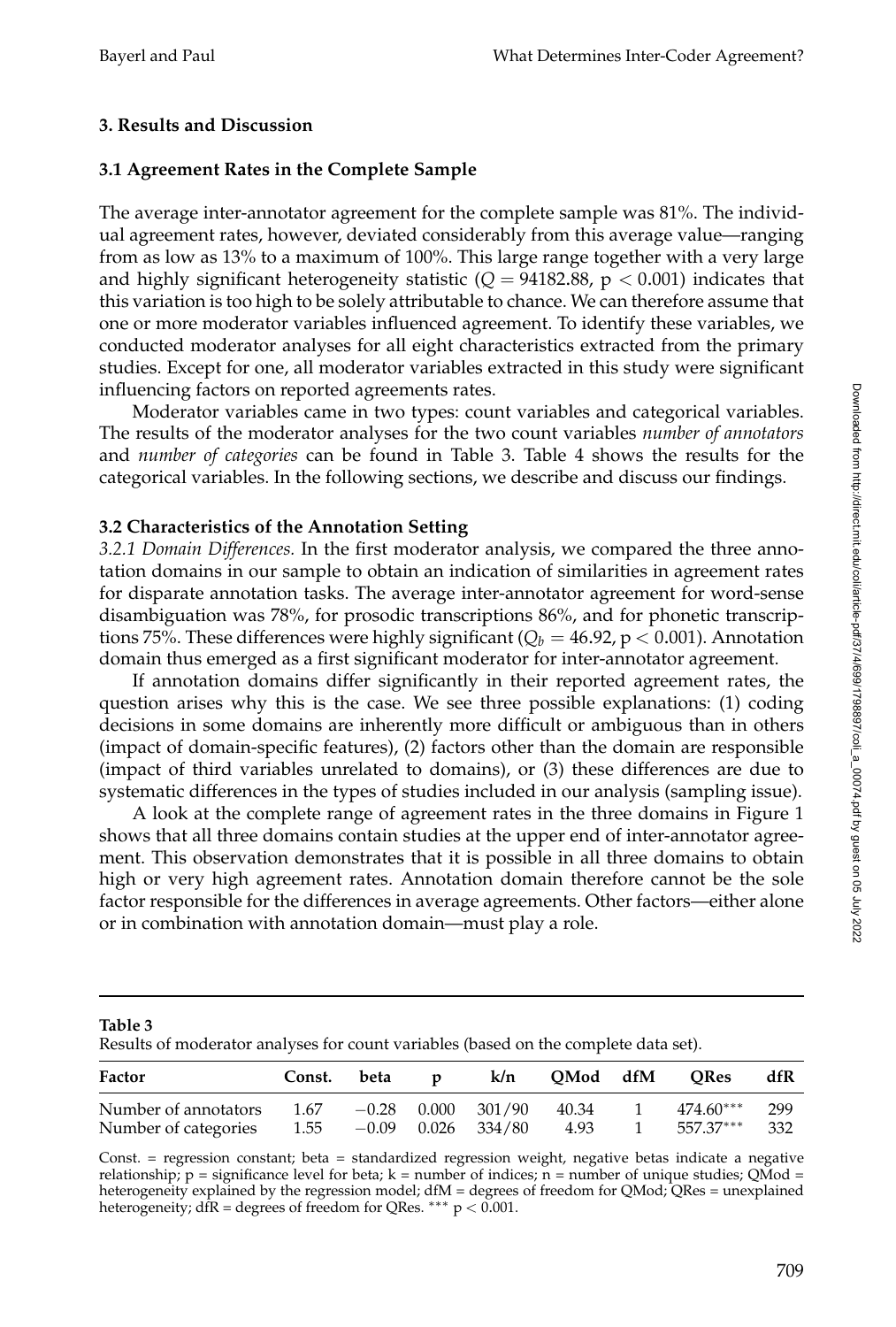#### **Table 4**

Results of moderator analyses for categorical variables (based on the complete data set).

| Factor                                                            | Level                                                                                                           | $Q_b$ | p     | k/n                                                                     | <b>IRR</b>                                                           |
|-------------------------------------------------------------------|-----------------------------------------------------------------------------------------------------------------|-------|-------|-------------------------------------------------------------------------|----------------------------------------------------------------------|
| Characteristics of the process and setting<br>Domain              |                                                                                                                 | 46.92 | 0.000 |                                                                         |                                                                      |
|                                                                   | Word-sense disambiguation<br>Prosodic transcription<br>Phonetic transcription                                   |       |       | 124/39<br>140/21<br>82/34                                               | 0.78<br>0.86<br>0.75                                                 |
| Training: 1. yes/no                                               | Training<br>No training                                                                                         | 9.90  | 0.002 | 120/22<br>32/11                                                         | 0.81<br>0.70                                                         |
| 2. intensity                                                      | High intensity<br>Low intensity<br>No training                                                                  | 20.09 | 0.000 | 28/5<br>40/7<br>32/11                                                   | 0.86<br>0.75<br>0.70                                                 |
| Annotation purpose                                                | Data quality<br>Scheme development<br>Reliability study<br>Basis for (semi-)automatic<br>annotation             | 36.85 | 0.000 | 121/39<br>57/8<br>81/21<br>55/19                                        | 0.81<br>0.84<br>0.74<br>0.86                                         |
| Characteristics of annotators<br>Domain expertise                 | Experts<br><b>Novices</b><br>Mixed                                                                              | 0.84  | 0.659 | 132/36<br>50/18<br>27/6                                                 | 0.81<br>0.81<br>0.78                                                 |
| Characteristics of the material<br>Language                       | Asian<br>Dutch/Flemish<br>English<br>French<br>German<br><b>Iberian Romance</b><br>Italian<br>Swedish<br>Others | 72.30 | 0.000 | 34/9<br>7/5<br>164/51<br>19/4<br>44/14<br>39/10<br>10/4<br>16/5<br>13/5 | 0.77<br>0.82<br>0.82<br>0.61<br>0.78<br>0.84<br>0.89<br>0.89<br>0.69 |
| Characteristics of the agreement index<br>Calculation method $^+$ | Pairwise<br>Majority<br>Consensus                                                                               | 31.93 | 0.000 | 151/78<br>5/2<br>24/13                                                  | 0.81<br>0.84<br>0.62                                                 |

 $Q_b$  = between-group homogeneity estimate; p = significance level of effect; k = number of indices; n = number of unique studies; IRR = average agreement.<sup>+</sup>This analysis included only indices which stemmed from annotator groups larger than two.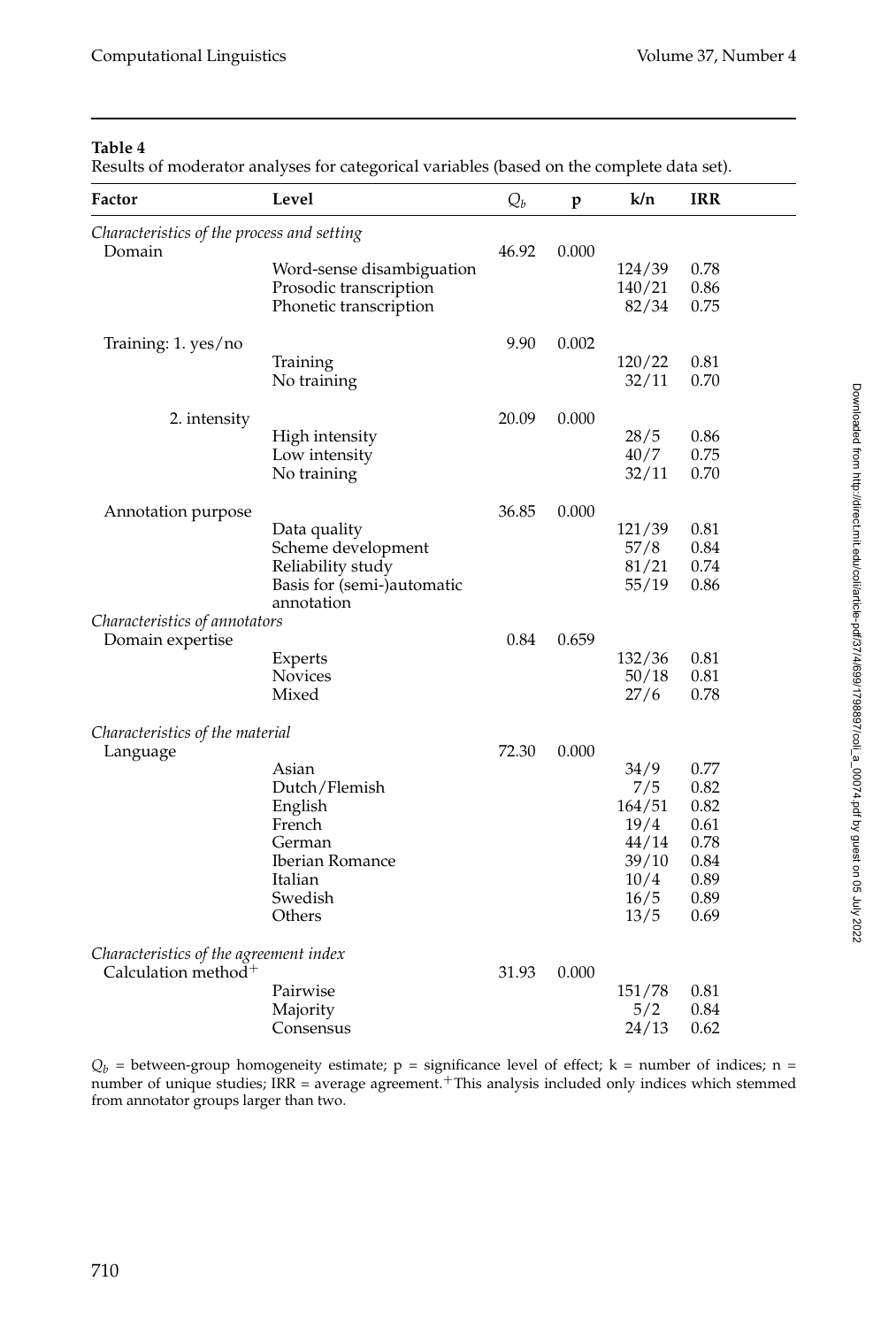

**Figure 1**

Distribution of agreement rates in the complete data set and individual domains (unweighted means).

One of these factors could be systematic differences in the types of studies included in the analysis. Table 5 shows the domain characteristics for six factors extracted from the primary studies. This comparison shows some differences (e.g., in terms of average number of annotators or average number of categories in a scheme). To clarify whether these variations led to the significant differences among domains we conducted each moderator analysis twice: first for the whole data set, second for each of the three domains separately. The meta-analysis for the sub-samples will be discussed alongside the results for the complete data set.

*3.2.2 Number of Annotators.* The number of annotators in a study had a significant negative effect on agreement ( $\beta = -0.09$ ,  $p < 0.05$ ,  $k = 334$ ): The more annotators involved the lower was the agreement reported in the study (see Table 3; negative betas indicating a negative relationship). This demonstrates a general tendency for an increasing number of annotators to increase the difficulty in reaching agreement. The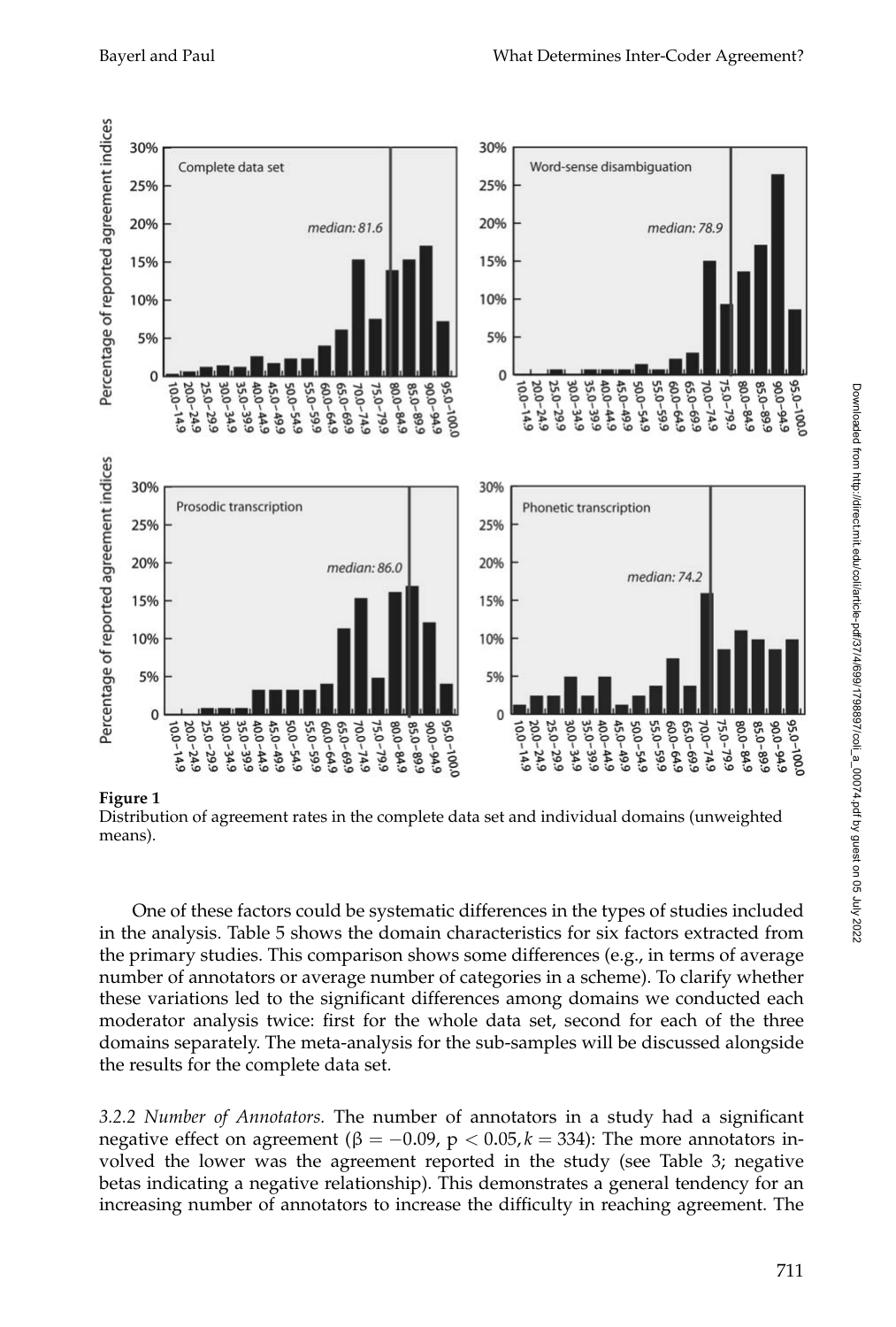#### **Table 5**

Comparison of study characteristics in the three domains (percentage of studies, excluding language).

| Moderator                                                                                             | <b>Word-sense</b><br>disambiguation | k   | Prosodic<br>transcription       | k   | Phonetic<br>transcription    | $\bf k$ |
|-------------------------------------------------------------------------------------------------------|-------------------------------------|-----|---------------------------------|-----|------------------------------|---------|
| Number of annotators                                                                                  | $m = 3.9$<br>$(s = 3.3)$            | 114 | $m = 6.7$<br>$(s = 6.6)$        | 138 | $m = 2.7$<br>$(s = 0.9)$     | 114     |
| Number of categories                                                                                  | $m = 7.3$<br>$(s = 4.5)$            | 97  | $m = 4.5$<br>$(s = 4.5)$        | 136 | $m = 20.8$<br>$(s = 23.2)$   | 114     |
| Training 1. conducted<br>Yes<br>No                                                                    | $17.4\%$<br>82.6%                   | 23  | 11.6%<br>88.4%                  | 86  | $7.0\%$<br>93.0%             | 43      |
| Training 2. intensity<br>High<br>Low<br>No training                                                   | 4.3%<br>13.0%<br>82.6%              | 23  | 32.4%<br>38.2%<br>29.4%         | 34  | $37.2\%$<br>55.8%<br>$7.0\%$ | 43      |
| Annotation purpose<br>Data quality<br>Scheme development<br>Reliability study<br>Automatic annotation | 45.5%<br>13.4%<br>41.1%             | 112 | 38.1%<br>45.2%<br>13.5%<br>3.2% | 126 | 28.9%<br>64.5%<br>6.6%       | 76      |
| Domain experience<br>Experts<br><b>Novices</b><br>Mixed                                               | 42.9%<br>54.8%<br>2.4%              | 42  | 51.0%<br>24.0%<br>25.0%         | 104 | 96.8%<br>3.2%                | 63      |
| Calculation technique<br>Pairwise<br>Majority<br>Consensus                                            | 73.3%<br>4.8%<br>21.9%              | 105 | 99.3%<br>0.7%                   | 138 | 94.1%<br>5.9%                | 68      |

 $k =$  number of indices;  $m =$  mean;  $s =$  standard deviation.

effect became even more pronounced in the domain-specific analyses for word-sense disambiguation ( $\beta = -0.24$ ,  $p < 0.01$ ,  $k = 114$ ) and prosodic transcriptions ( $\beta = -0.29$ ,  $p < 0.001, k = 138$ ). In the phonetic transcription domain the effect pointed in the opposite direction. The effect, however, was very weak and close to non-significance  $(\beta = 0.11, p = 0.09, k = 82)$ . This result is thus most likely a chance effect due to the specifics of the data set, and therefore hard to interpret in a meaningful way.<sup>4</sup>

Overall, our data suggest a clear tendency for high annotator numbers to decrease agreement. The probability for disagreements thus grows with increasing numbers of coders. This result is of immediate practical concern. If coder agreement is used as a

<sup>4</sup> A possible explanation for these disparate findings is a systematic variation of annotator numbers employed in the domains (see Table 5). Annotations for phonetic transcriptions relied on average on 2.7 annotators (range: 2–5, median: 2.0), while word-sense disambiguation studies used on average 3.9 annotators (range: 2–17, median: 3.0) and prosodic transcriptions 6.7 annotators (range: 2–26, median: 4.0). The differences between annotator numbers across domains were statistically significant (Kruskall-Wallis test:  $\chi^2[2] = 32.35$ ,  $p < 0.001$ ). Yet, because the effect in the phonetic transcription domain is so weak and practically non-significant, even if one applies the liberal 10% threshold of significance, we would caution against putting practical significance on this domain's finding.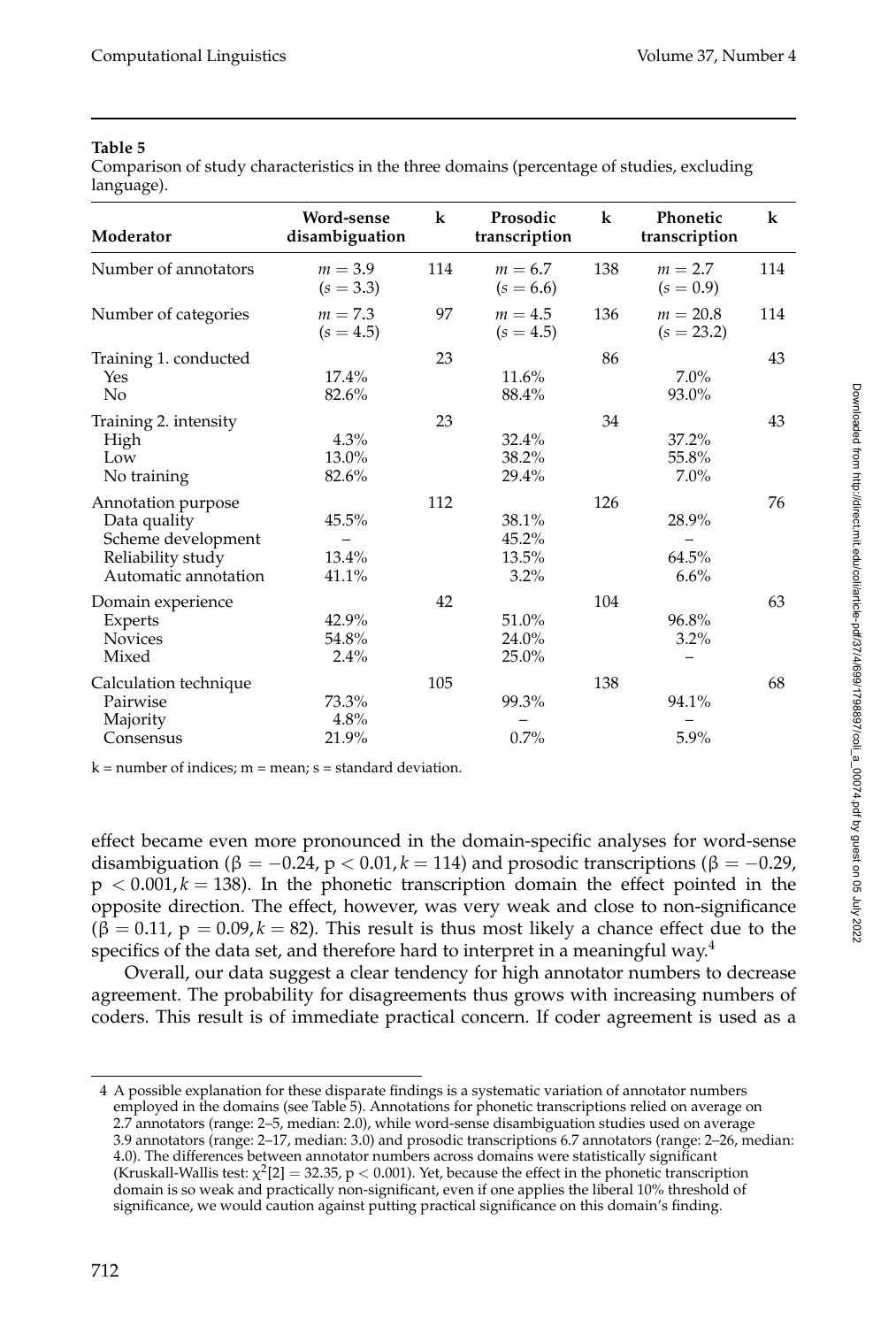proxy for the trustworthiness of annotations, the question arises how many annotators need to agree, to be certain that annotations are trustworthy enough. Is it acceptable if only two coders agree on the same material or is an annotation only reliable if five, six, or more coders are able to reach acceptable agreement levels?

That two coders agree more often than groups of four or more points to the fact that small groups may simply not represent the full spectrum of possible disagreements. Two annotators may well agree with each other by chance. This chance decreases, however, the more annotators get involved, as with rising coder numbers the probability of biases or disparate interpretations of language material increases dramatically (Hux et al. 1997; Wiebe et al. 1998; Wiebe, Bruce, and O'Hara 1999).

The full set of possible annotations in a given setting may be described as 'annotation space. $\frac{1}{5}$  A small group of annotators is unlikely to fully represent and explore this space of possible annotations—especially when more complex material and annotation schemes are used. Consequently, the confidence for a judgment on the trustworthiness of annotations increases with the number of coders. The higher the number of annotators who are able to agree, the less bias and distortion can be expected in the data and the more stable and comparable the results are likely to be. Reaching high agreement with a larger number of annotators would thus indicate a higher trustworthiness of annotations.

Assembling large coder groups can be very costly and may not always be feasible. Our suggestion is therefore to treat this issue as a contingency of the task. For tasks in which very high quality is critical, we recommend the use of larger annotator groups (e.g., five or more annotators); for less critical tasks three or four annotators might be adequate. We also suggest using larger annotator groups in early stages of a project (e.g., when developing and testing a new coding scheme) to increase the potential to discover disagreements early on (allowing a broader investigation of the annotation space).

*3.2.3 Annotator Training: Realization and Intensity.* With respect to annotator training we analyzed two aspects: (1) whether training had taken place and (2) the intensity of the training. Providing annotators with training had a clear positive effect on agreement among coders ( $Q_b$  = 9.90, p < 0.01). Trained annotators reached on average an agreement of 81%, untrained annotators of only 70%. Taking into account the intensity of the training, our results show that high-intensity training led to significantly better agreement rates than low intensities or no training: 86% vs. 75% and 70% for the whole sample ( $Q_b = 20.09$ , p < 0.001).

These results were replicated in two of the separate domain analyses. For phonetic transcriptions agreement rates were 78% for high training intensity, 67% for low intensity, and 26% for no training ( $p < 0.01$ ). For prosodic transcriptions high training intensity resulted in an average agreement of 93% compared with 83% in the other two categories (p < 0.01). Results for the word-sense disambiguation domain were not significant. This result is most likely due to the low number of studies in the training categories (4 of the 23 indices reporting intensity).

Overall, results demonstrate a clear positive effect of annotator training on coder agreement. Our data more specifically indicate that investing in intensive training can significantly increase agreement rates.

<sup>5</sup> We are indebted to one of our reviewers for the notion of annotation space, which we consider a very useful theoretical concept to represent the potential breadth of variations in coder answers.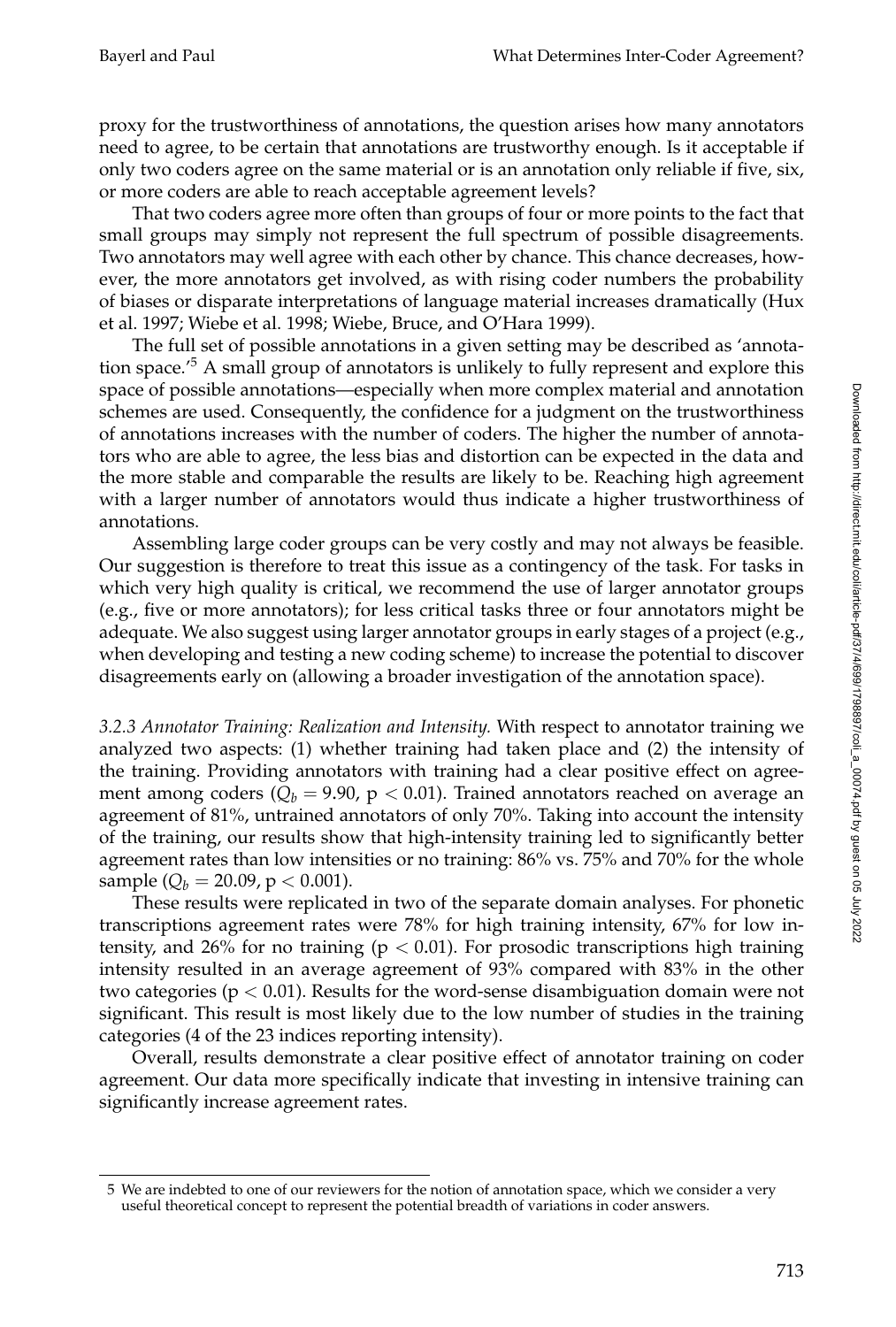*3.2.4 Annotation Purpose.* The purpose for the calculation of annotator agreement was another strong influencing factor on reported values ( $Q_b = 36.85$ ,  $p < 0.001$ ). Reliability studies generally reported the lowest agreement values (avg. 74%), whereas publications that used manual coding as a basis for (semi-)automatic annotations reported the highest values (avg. 86%). As reliability studies in our sample were defined as investigations of upper and lower boundaries of manual annotation quality, and were thus frequently conducted by untrained annotators, the significantly lower agreement in these studies cannot come as a surprise. In the same regard, the importance of highly reliable data for the training of algorithms makes the average agreement in this group understandable. Values lower than 80% are generally considered too low for training sets, and will therefore not be reported. Between these two purposes lay the values for the test of newly developed annotation schemes (84%) and proof of data quality (81%). Considering domains individually, these findings were replicated for the word-sense disambiguation and phonetic transcription domains; prosodic transcriptions showed no significant differences between annotation purposes.

The fact that annotation purpose significantly influenced reported agreement suggests that coder agreement reported in publications cannot be taken as natural upper limits or "best possible" values achievable in an annotation project. Rather, published levels of inter-annotator agreement are more likely decided by the purpose of the project and the generally accepted standards in a community. Such standards can be implicit agreements or explicit rules. Our findings thus illustrate that (implicit or explicit) standards can actively impact data quality. They may, for instance, play a significant role in determining when efforts for the improvement of agreement values are stopped. Where higher boundaries are requested, more effort is expended to meet these standards.

This underlines our introductory comments, in which we emphasized the role of external factors in shaping coder agreement even before starting the actual annotations. In this case it means that the simple fact of shared expectations for agreement levels can already impact the final annotation quality reported in publications. This does not imply that there may not be inherent or "natural" upper bounds to inter-coder agreement; merely that reported rates are impacted by the specific setting in which annotations are made.

Following the arguments made by other authors (Craggs and McGeeWood 2005; Artstein and Poesio 2008), we do not advocate the use of identical thresholds for all situations or purposes. Reliability studies, for instance, have by definition no upper bounds, and important information can also be gained from annotations with agreement rates lower than 80% (or *kappa* < 0.80). A general recommendation would be to adjust the minimum level of agreement depending on the annotation purpose—as is already the practice in the computational linguistics community as indicated by our data.

The more important implication from the results is in our view that, if implicit or explicit rules within a community shape data quality, expectations of what exactly is to be regarded as acceptable or minimal agreement need to be made more explicit. The same is true for the reporting of inter-annotator agreement rates. For instance, if authors stop training their annotators because they consider 80% agreement good enough, then this fact should be made explicit to their readers.

#### **3.3 Characteristics of the Annotators: Domain Expertise**

For domain expertise we compared agreement levels of three types of annotator groups: those consisting only of experts, those consisting only of novices, and mixed groups of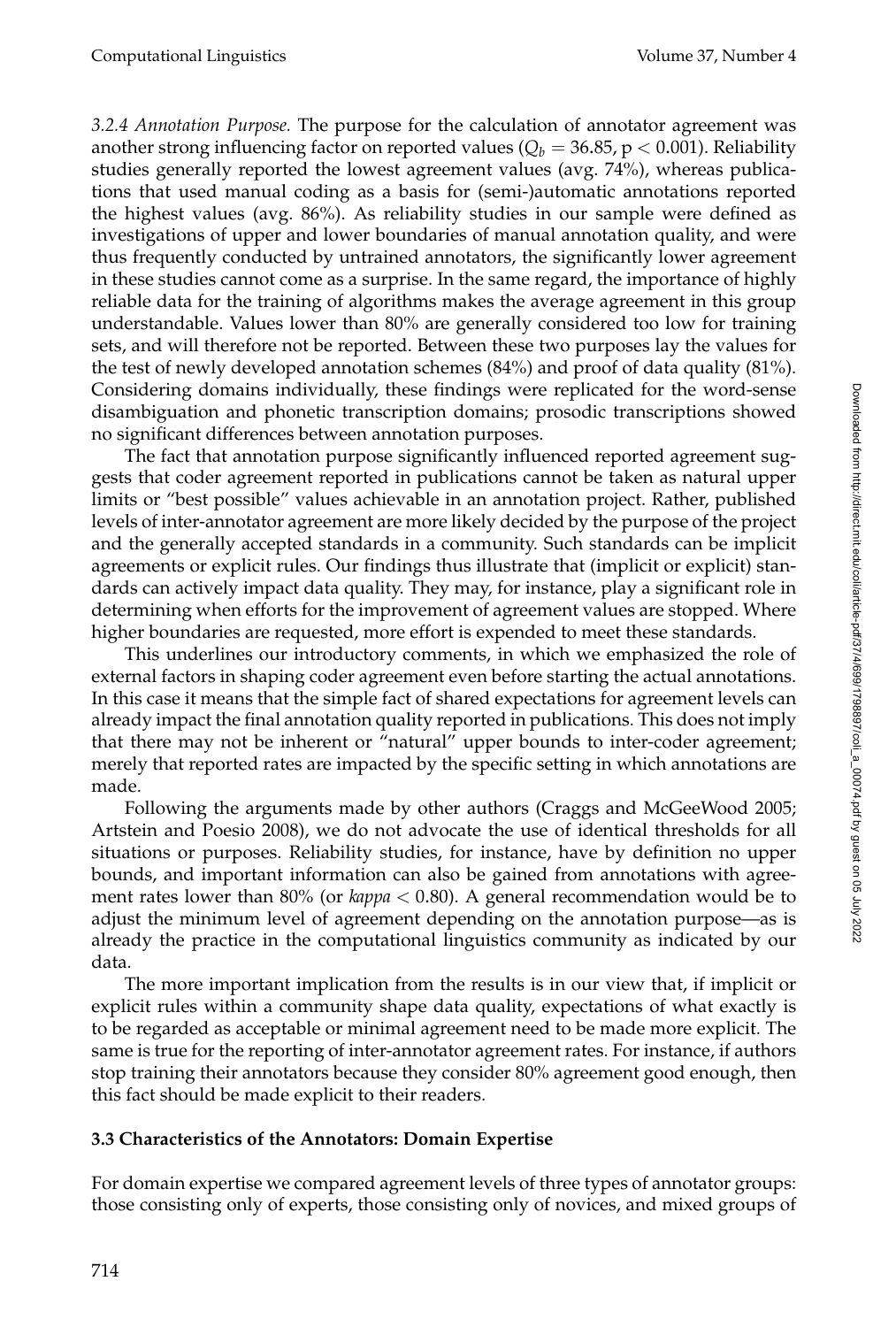experts and novices. For the complete sample, the expert and novice groups reached both the same average agreement (81%). For mixed groups the average agreement was slightly lower (78%). This difference was not statistically significant ( $Q_b = 0.84$ ,  $p =$ 0.66). More domain expertise thus did not improve agreement rates. In fact, our data suggest that the selection of lay annotators can produce agreement rates as high as those from more knowledgeable annotators.

This finding was replicated in the separate analysis for prosodic transcriptions. Here, experts and non-experts also did not differ—both reached an average agreement of 87%. In this domain, however, mixed groups did significantly worse than homogeneous groups (78%,  $p < 0.01$ ). For word-sense disambiguation expert annotators achieved significantly higher agreement rates than non-expert annotators (88% vs. 73%). The mixed group was only represented by one value precluding comparisons. No separate meta-analysis was conducted for phonetic transcriptions, as here all but two of the 63 entries fell in the expert category.

Results on domain expertise thus leave us with a somewhat mixed picture. The complete sample and prosodic transcription suggest that domain expertise has no direct influence on agreement rates. The considerable gap between the two average agreement rates for word-sense disambiguation, in contrast, illustrates that in this domain expertise is indeed an important factor for agreement. In practical terms, our findings mean two things: (1) the influence of expertise on agreement seems to differ across domains, and (2) to increase the likelihood of high agreement rates annotator groups should consist of coders with a comparable level of expertise.

Given this mixed picture, the question arises when to choose experts, and when novices. For domains such as word-sense disambiguation, in which expertise increases agreement, the greater costs in employing domain experts compared to non-experts are clearly worthwhile, if high quality annotations are needed (Kilgarriff 1999). Because of the restriction in domains in our sample we cannot predict which domains—other than the ones we investigated in this study—would particularly profit from expert annotators. Yet, given the existence of this effect, we think that further investigations would be profitable to clarify this point.

A more complex finding is that mixed groups generally resulted in lower agreement rates than homogeneous groups. Implicit in discussions of inter-annotator agreement is that coders not only agree on which unit belongs to which category, but that if they agree these decisions are also correct with respect to the phenomenon under scrutiny. Interannotator agreement is thus interpreted as an "estimate" of the correctness or validity of annotations (Smyth 1995). Yet, in the prosodic transcriptions domain experts and non-experts achieved comparable levels of agreement, while the average agreement for mixed groups was significantly lower. In other words, experts and novices were equally reliable, yet did not agree with each other. This leaves the question, which of the annotations are more "correct."

If mixed groups result in more disagreements than homogeneous groups, experts and non-experts must differ systematically in their perceptions of language material and/or their annotation behaviors. Experts, for instance, often rely on tacit assumptions derived from prior experiences that are not part of the actual coding manual (Krippendorff 2004). These experiences also result in differences in experts' cognitive processes compared to those of novices even if they do not differ in their ability to encode or retrieve information (Larkin et al. 1980; Yekovich, Thompson, and Walker 1991). From our data, we cannot say in what way exactly the two groups differ. Whereas in some cases, novice annotations may indeed be wrong, it is also possible that novice judgments simply represent a different view on language phenomena and are thus just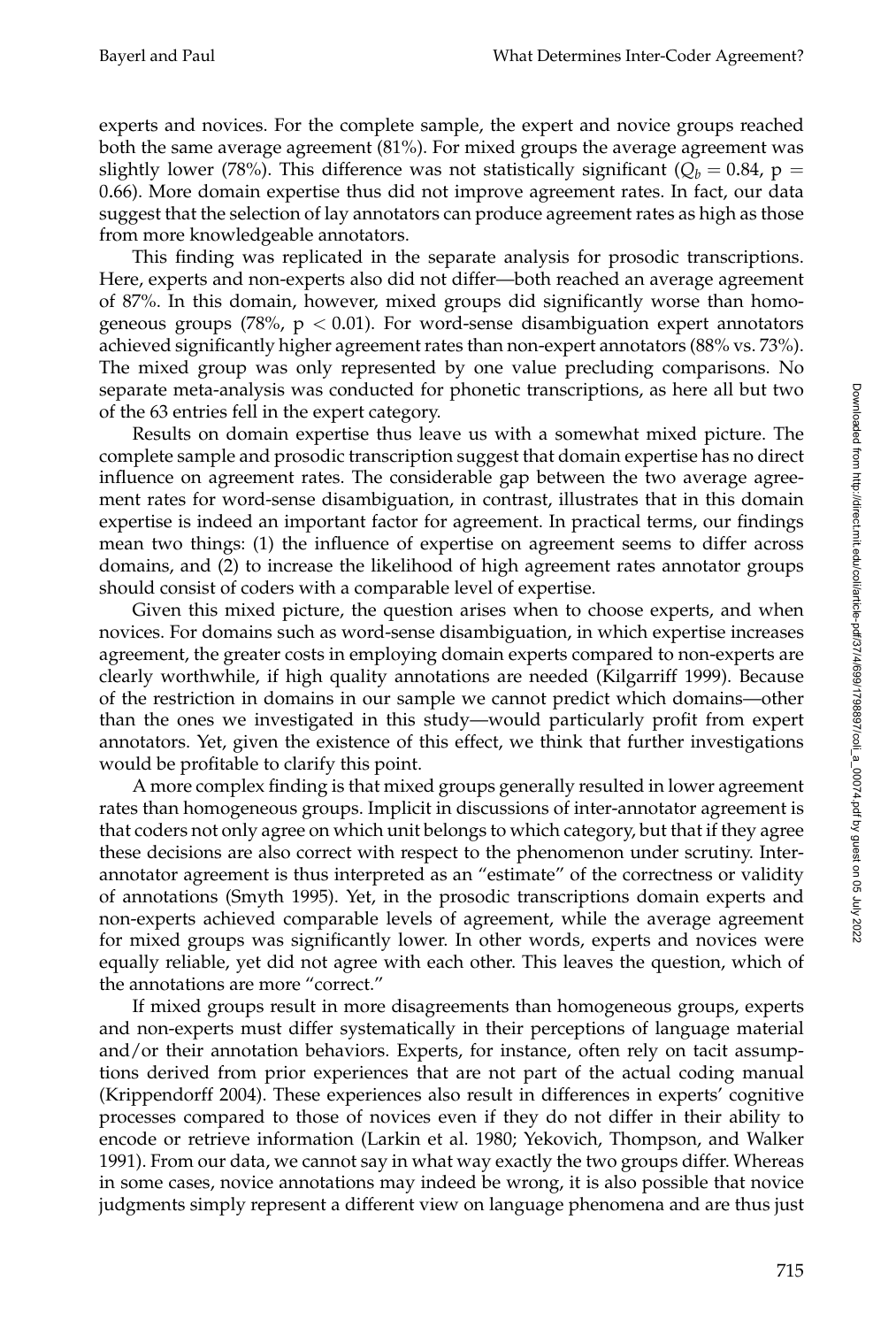as valid as expert decisions. The main implication from this finding is that choices between experts and novices should rather be a question of what interpretation is required than a question of right versus wrong. Our recommendation therefore is to select coders according to the content or purpose of the annotation. If the research question is concerned with language usage/interpretation by "naive speakers," then a novice group should be used. If the purpose is to yield high-quality annotations in a very complex field, domain experts should be chosen. If a broad view is needed, or if authors want to increase their chance to find weaknesses in the annotation scheme and/or setting in the early stage of an annotation project, then a mix of experts and non-experts should be used.

*3.3.1 Expertise versus Training.* One of the main questions when choosing annotators is whether to look for experts or to provide training for less-expert coders. Although findings for training were clearer than results on expertise, solely based on our data it is not possible to say whether trained annotators generally perform systematically better or worse than expert coders. Our data demonstrate that annotator training increases consistency among coders, although—as with prosodic transcriptions—in some cases only intensive training will bring a definite improvement over untrained annotators. Yet, as past research on ratings of language proficiency suggests, training effects may not endure for long (Lumley 1995). A study by Lewis, Watterson, and Houghton (2003) on ratings of nasality points in the same direction. Comparing three groups, highly experienced and trained individuals, highly experienced individuals without training, and inexperienced but trained individuals, they found that the first two groups were more reliable than the third. Past research thus suggests that in the long-term domain expertise may be a better predictor for inter-annotator agreement than training. For more critical tasks the selection of expert annotators thus seems advisable over coder training for non-expert annotators. If expert coders are not available, our data suggest that coder training is a good way to compensate, as long as it is intensive. Because training effects fade over time, we further advise repeated checks of inter-annotator agreement and retraining of coders at regular intervals.

#### **3.4 Characteristics of the Material: Language**

Language of the material was the only characteristic of the material comparable across studies and domains. We found highly significant differences in the agreement rates of languages ( $Q_b = 72.30$ ,  $p < 0.001$ ). Italian and Swedish showed the highest agreement, with 89% in both cases. The lowest agreement rates were found for Asian languages (77%), French (61%), and the "others" category (69%). Word-sense disambiguation showed similar effects as the overall sample, with the lowest agreement rate for French and the "other" category ( $p < 0.001$ ). For the phonetic transcription domain, the "other" category was again the weakest followed by German, Iberian Romance, and French  $(p < 0.02)$ . The prosodic transcription domain had too few studies to allow a valid comparison across languages.

Overall, language did not present a very clear picture. French and the "other" category generally emerged as the most problematic categories. For this result a number of factors may be responsible. Generally, primary studies using French material tended to use more fine-grained schemes, as well as a higher number of annotators. Studies based on French material also included a higher number of reliability studies in which annotators received no training. Annotations for Asian languages and the "other" category differed similarly in study characteristics; for instance, a higher average number of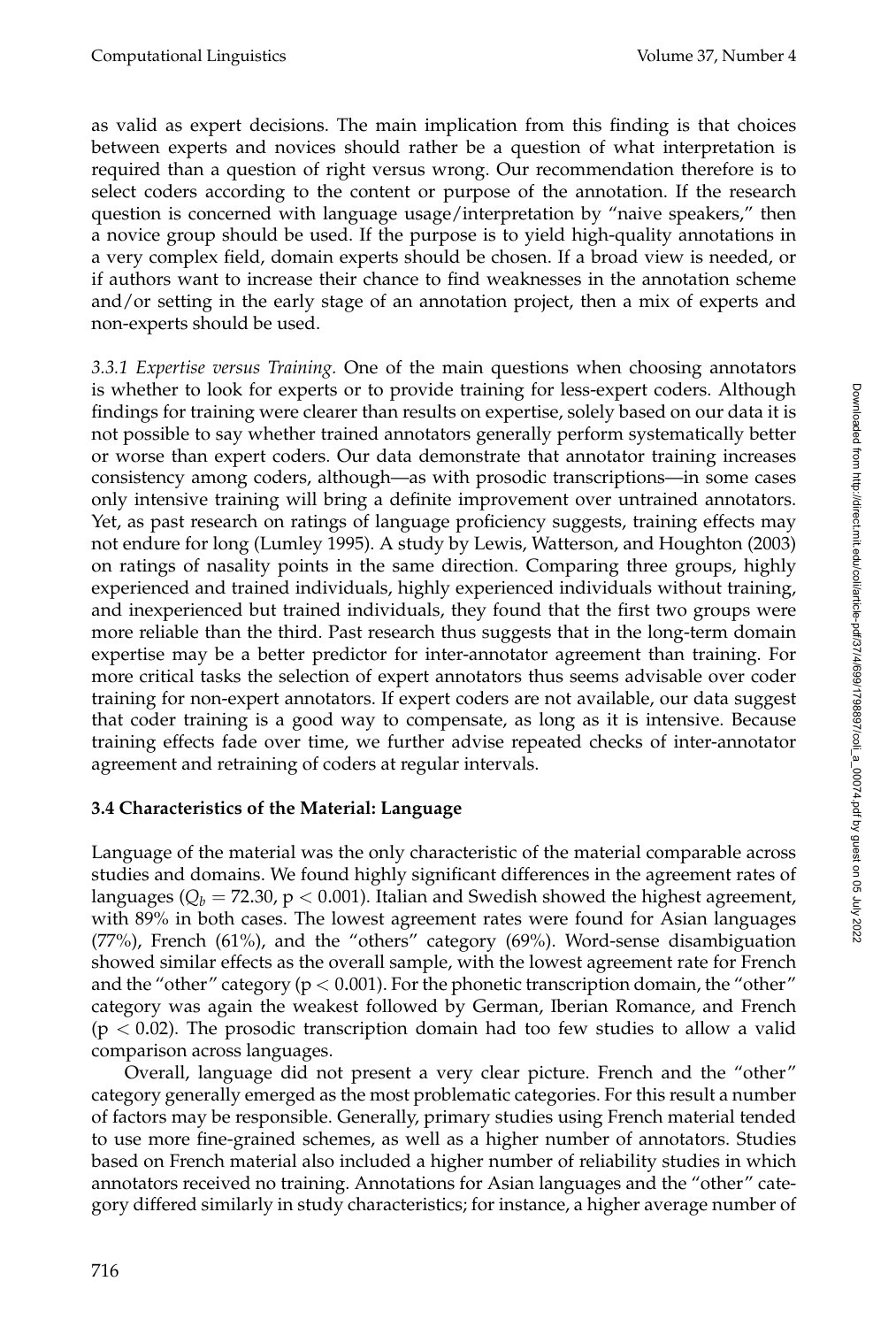categories for coding (Asian languages:  $m = 11.2$ ; others:  $m = 12.5$  compared to Italian:  $m = 5.0$  and Swedish:  $m = 3.2$ ). Based on these findings, we would therefore caution to infer a direct effect of language on annotator agreement. Results rather suggest that other factors such as annotation purpose, number of categories, or number of annotators play a more important role than language.<sup>6</sup>

#### **3.5 Characteristics of the Annotation Scheme: Number of Categories**

For the complete sample we found a highly significant negative relationship between categories and inter-annotator agreement ( $\beta = -0.28$ , p < 0.001). Thus, inter-annotator agreement decreased with a rising number of categories in the coding scheme. This result was replicated for each of the three domains (word-sense disambiguation: β =  $-0.29$ , p < 0.001 after elimination of one outlier study; prosodic transcriptions:  $\beta =$  $-0.21$ ,  $p < 0.01$ ; phonetic transcriptions:  $\beta = -0.22$ ,  $p < 0.05$ ). The replication of the negative relationship found in the overall data set for all three domains points towards a general link between number of categories and inter-annotator agreement.

The main implication of this finding is that annotation schemes should be as sparse as possible, if the reliability of annotations has to be high. More categories put higher demands on annotators, both in terms of memory load (i.e., keeping all possible categories in mind) as well as their ability to differentiate between possible choices. Fine-grained schemes, in which categories differ only slightly in their meaning, are especially problematic (Rumshisky and Batiukova 2008). Part of the negative relationship can thus be explained by cognitive factors, in the sense that a high number of categories require more (and often finer-grained) differentiations, which tend to be harder to make. A part of the negative relationship is thus likely due to disagreements of coders on finer-grained categories or the inability to differentiate between very similar categories.

The negative relationship between number of categories and agreement may also be partly due to the statistical properties of agreement indices, which link an increasing number of categories to lower agreement. This relationship has been found for percentages as well as kappa (Julius and Wright 2005; Artstein and Poesio 2008). Our study cannot determine whether this statistical influence is equally or even more important than the impact of increasing cognitive demands for annotators. Qualitative studies demonstrate, however, that larger and finer-grained schemes do have an influence on annotator behavior (Krishnamurthy and Nicholls 2000; Versley 2006). We are therefore certain that at least a part of the negative relationship is attributable to the increased difficulty of more complex schemes. The practical implication of this finding is that large schemes should be avoided, if high inter-coder agreement is necessary.

#### **3.6 Characteristics of the Agreement Index: Calculation Method**

For the comparison of calculation methods we only included studies with more than two annotators. Calculation method showed a clear impact on agreement  $(Q_b = 31.93$ ,  $p < 0.000$ ,  $k = 180$ ). The calculation as majority or pairwise agreement yielded systematically higher agreement rates than when the consensus method was used. For

<sup>6</sup> Most studies did not provide information on the language proficiency of the annotators. Where such information was provided, annotators were generally indicated as native speakers.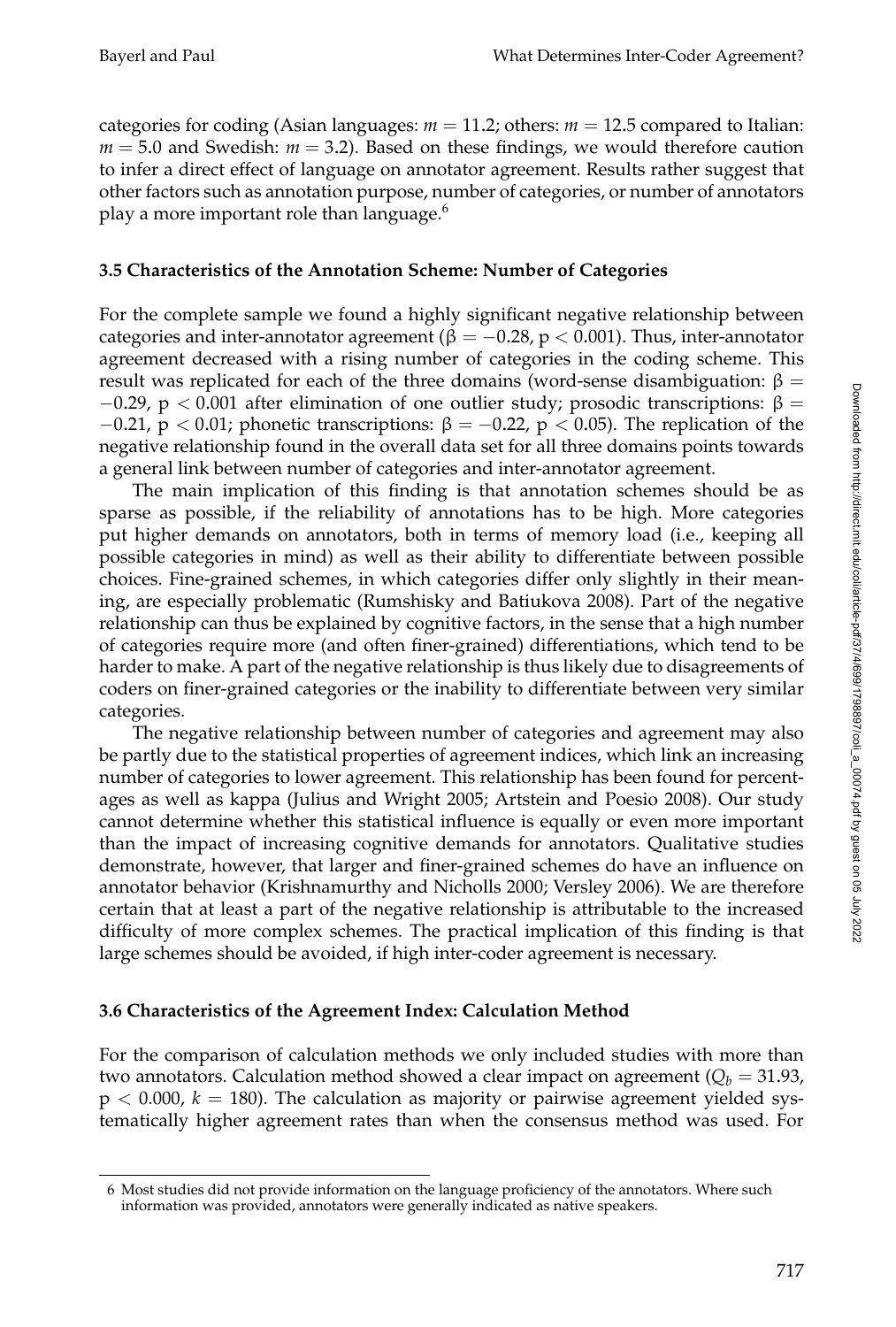the pairwise method the average agreement rate was  $81\%$  ( $k = 151$ ), for the majority method 84%  $(k = 5)$ , and the consensus method resulted in an average agreement of  $62\%$  ( $k = 24$ ). The significantly lower agreement using the consensus method could be replicated in the separate analyses for word-sense disambiguation ( $p < 0.001$ ) and phonetic transcriptions ( $p < 0.001$ ). In the subsample for prosodic transcriptions only one study used the consensus method. We therefore did not run a separate analysis for this domain.

When considering the implications of this result, it must be noted that the differences in agreement rates are not due to actual differences in the underlying data. Rather the three indices represent conceptual differences in what is regarded as "agreement". The three methods are thus not simply statistical alternatives, but represent disparate approaches to agreement. Pairwise agreement is calculated by averaging the indices obtained by comparing the annotation of one annotator with the annotation of each remaining annotator. An index obtained by consensus does not consider pairs but the whole group of annotators as the basis of calculation. Here agreement is only given if *all* annotators agree in their annotation of an instance. The criterion for agreement is thus much stronger in consensus than in pairwise agreement. The majority method lies between these two approaches, and can either use a more lenient stance (for instance, agreement is given if three out of five coders agree) or a more strict understanding of agreement (four out of five coders need to agree). Because the consensus method is more severe in punishing disagreement than either of the other two methods, the systematically lower agreement with this calculation method cannot be a surprise—it is simply an expression of the stronger criterion for agreement.

The significant differences among computation techniques raise the question, which of the methods is the most appropriate, and whether the same thresholds and standards across computation methods can be applied. Because results of consensus and majority votes will depend on the number of annotators in the study with a likely trend for lower coefficients in the case of more annotators, indices from different studies are often not directly comparable, and a comparison of indices derived with different calculation methods seems questionable at best. To our knowledge, no clear rule on either differential thresholds or on the feasibility or preferability of one calculation method over the other exists. Our suggestion would be to treat calculation method as a contingency of the criticality of the task. In practical terms this means:

- - Because consensus methods are much more sensitive to disagreement and require more absolute agreements on identical items, this method seems most appropriate where reliability of data is highly critical.
- -For less critical tasks, pairwise agreement can be used.
- - Sensitivity can be adjusted by changing the criterion in majority votes, that is, the number of coders in a group that need to agree on an item.
- - The interpretation of reported agreement values must take the method used for their calculation into account.

#### **4. Summary of Results**

The aim of our study was to identify influencing factors that impact inter-coder agreement. For this purpose we reviewed 96 reports of manual annotations (with a total of 346 agreement indices) in three domains using a statistical meta-analytic approach.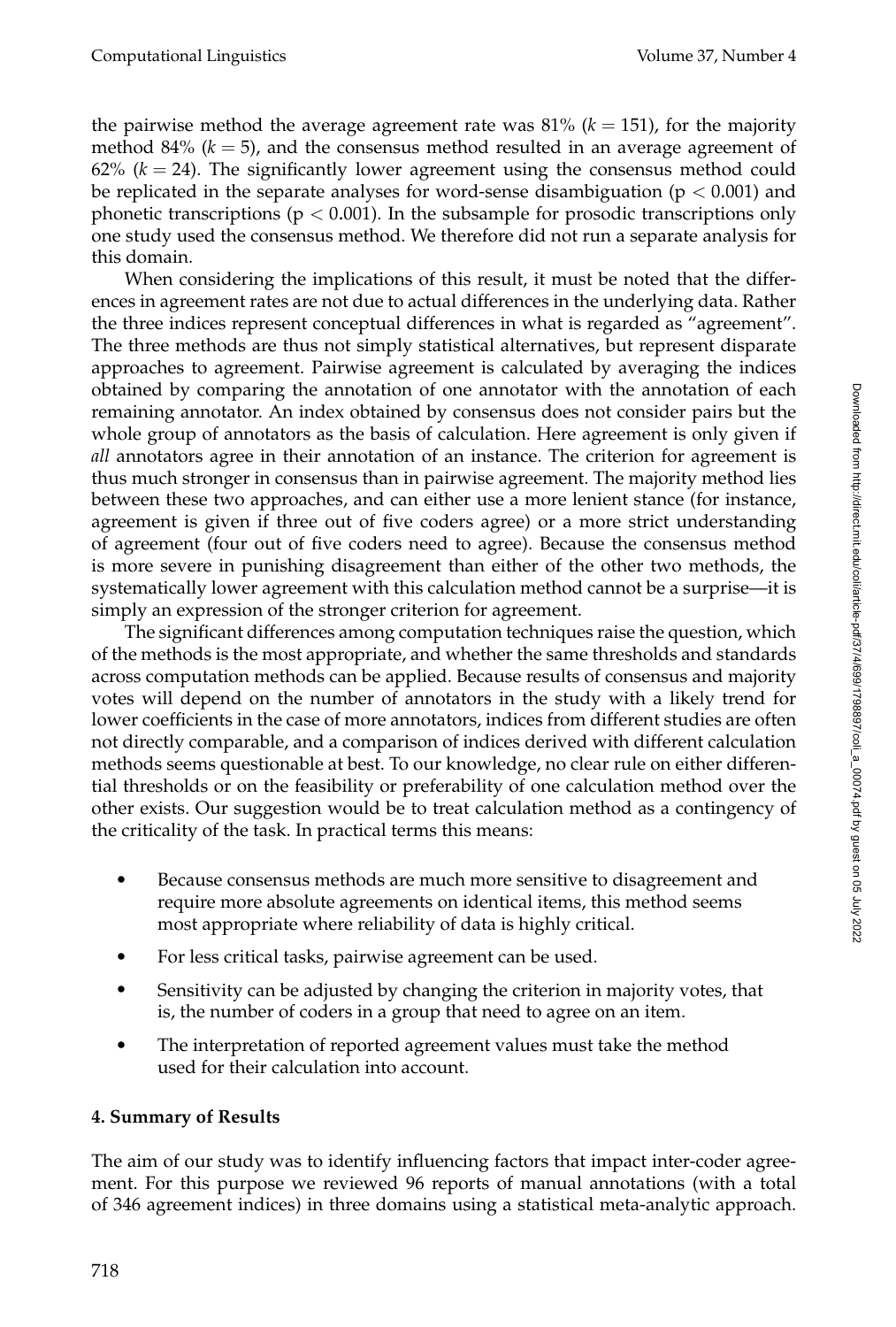In this context we investigated eight disparate factors providing information on the characteristics of the setting, annotators, material, annotation scheme, and calculation method. The following is a summary of our results:

- 1. *Domain:* Agreement rates differed significantly across domains. They were highest for the phonetic transcription domain followed by word-sense disambiguation and prosodic transcriptions.
- 2. *Number of annotators:* Inter-annotator agreement decreased with increasing number of annotators.
- 3. *Training:* Training improved inter-annotator agreement, particularly if the training intensity was high.
- 4. *Annotation purpose:* Inter-annotator agreement differed systematically across annotation purposes. It was highest for data sets intended as basis for (semi-)automatic annotations and lowest for reliability studies.
- 5. *Domain expertise:* Experts and novices reached the same level of agreement in the overall data set and the prosodic transcription domain. In word-sense disambiguation expertise led to significantly higher agreement, indicating that the relevance of expertise differs across domains. Homogeneous groups of only experts or only non-experts achieved generally higher agreement rates than mixed groups.
- 6. *Language of the material:* We found no clear results for language. French and "others" generally yielded the lowest agreement rates, but this was probably due to other factors such as annotation purpose.
- 7. *Number of categories:* Agreement rates decreased with rising numbers of categories in a scheme.
- 8. *Calculation method:* Calculation method systematically impacted the reported agreement values. Majority and pairwise methods resulted in higher values than the consensus method.

#### **5. Additional Recommendations and Theoretical Implications**

#### **5.1 Steps to Increase the Likelihood of Inter-Coder Agreement and Confidence in Annotations**

In the presentation of our findings, we discussed two kinds of recommendations: one for increasing the likelihood of inter-coder agreement, the other for increasing the confidence in the trustworthiness of annotations.

To increase likelihood of inter-coder agreement, we suggest:

- $\bullet$
- use few categories<br>use annotators with the same level of domain expertise use annotators with the same level of domain expertise<br>• provide training, preferably of high intensity
- 

To increase confidence in the trustworthiness of annotations, we suggest:

 use larger groups of annotators (e.g., five or more for very critical tasks, three or four for less critical tasks)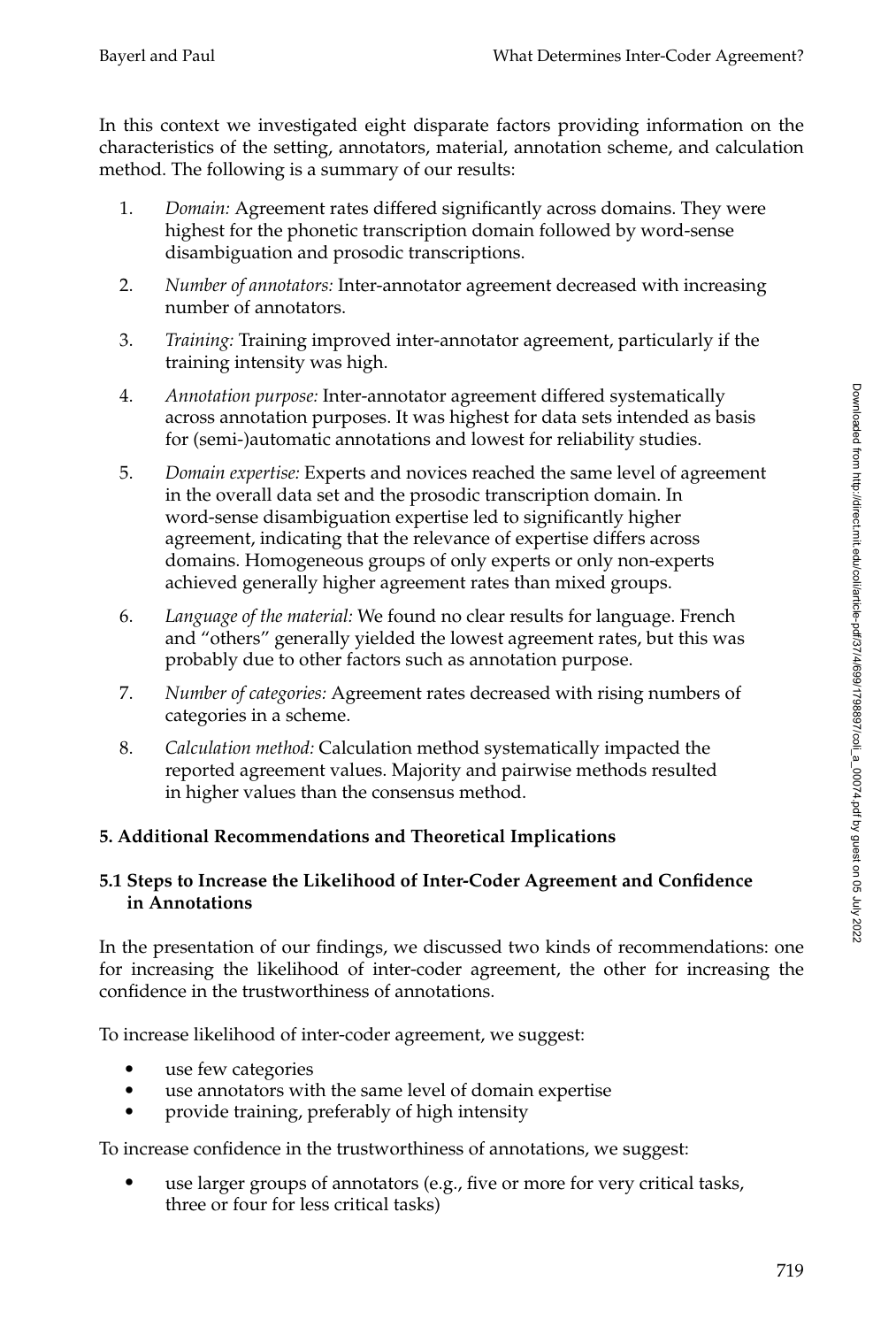calculate agreement as consensus rather than as pairwise or (lenient) majority agreement

### **5.2 Reporting of Information**

Given systematic influences on agreement rates, reported agreement rates become a function of the specific context in which annotation data were collected: Although 85% agreement between two coders using four categories might not be hard to achieve, the same value for a group of six annotators using ten or more categories could be much more challenging. The same is true for agreement rates achieved by untrained or little-trained annotators versus expert or highly trained annotators, or the calculation of agreement as pairwise or consensus agreement. As discussed previously, the systematic influences of such factors as training, annotation purpose, number of categories and annotators, and so forth, demonstrate that agreement values depend on the context and the way agreement was achieved and calculated.

Unfortunately, reports of annotation studies tend to include very few specifics on the setting or procedure. For example, only 34.4% of all studies we analyzed reported information on whether training had taken place, and only about 12.5% of these studies gave any precise indication of how much training annotators received. Only slightly more than half of the studies (54.2%) reported the expert status of annotators, and 16.7% were missing information on how the agreement index was calculated. Four studies in our sample even failed to provide the number of annotators in the project. The lack of context information makes it difficult to develop a fair appreciation of the agreement in a specific study. We therefore would like to encourage a more systematic and detailed way of reporting annotation reliability. In our opinion, a minimum set of information should include:

- 1. Number of annotators
- 2. Type and amount of material annotated
- 3. Number of categories in the scheme
- 4. Criteria for selecting annotators
- 5. Annotators' expert status (novices, domain experts, schema developers, native speakers, etc.)
- 6. Type and intensity of training
- 7. Type and computation of the agreement index
- 8. Purpose for calculating the agreement index (including whether the goal was to reach a certain threshold or achieve "highest-possible" agreement)

In a further step, we would also recommend an agreement on the interpretation of labels such as "novice," "expert," or different levels of training intensity. For instance, can students still be considered novices or do we reserve this label for completely naive coders with no former experience in the domain and annotations? Also, some studies in our sample spoke of "well-trained annotators," some of "extensively trained" annotators. Do they imply the same level of training and thus knowledge, and how much training has been conducted to result in "well-trained" coders? These few examples from our data already demonstrate how difficult it can be to compare even basic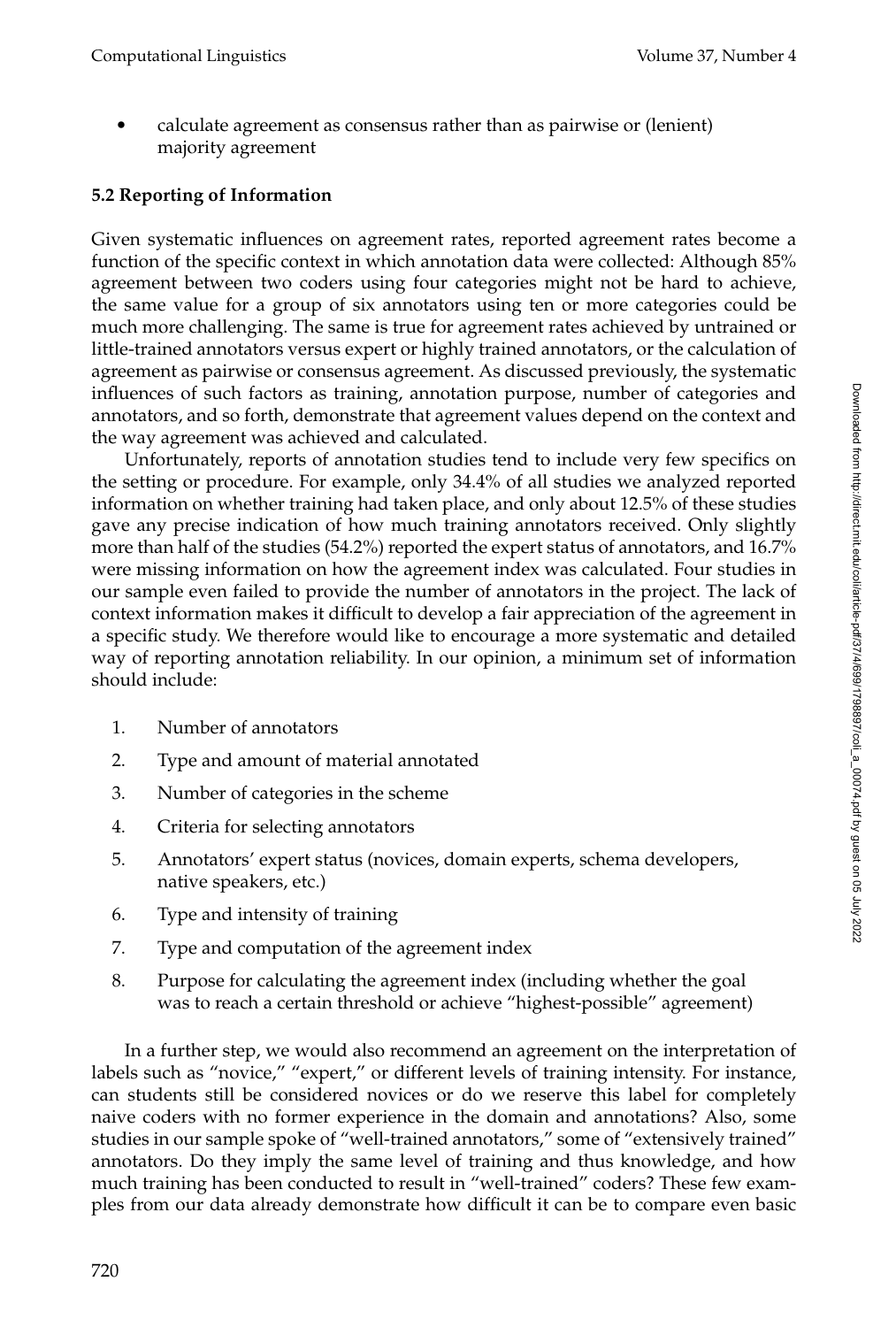information across studies. A clearly defined set of labels would greatly facilitate such a comparison. We would therefore like to encourage efforts to develop such a common vocabulary for manual annotations.

## **5.3 Theoretical Implications: Differentiating between Agreement and Correctness**

Implicit in discussions of inter-annotator agreement is that coders not only agree on which unit belongs to which category, but that if they agree these decisions are also correct with respect to the phenomenon under scrutiny. Inter-annotator agreement is thus interpreted as an estimate of the correctness or validity of annotations (Smyth 1995). In our study, this assumption left us with a dilemma. Our data showed that experts and non-experts could achieve comparable levels of agreement, whereas the average agreement for mixed groups was significantly lower. In other words, experts and novices were equally reliable, yet did not agree with each other.

This dilemma points to the difficulty of distinguishing between *annotator agreement* and *correctness of annotations*. Whereas annotation studies are generally concerned about the reliability of their data, the validity of annotator decisions seems to be implied. Our finding on expert and novice coders at least warrants the question of whether reliability (measured in terms of inter-annotator agreement) can provide all the information needed to make an informed decision about overall annotation quality. Reliability can give us a fair indication of the trustworthiness of our data with respect to unsystematic variation (Hollnagel 1993), but it does not provide us with an indication of its correctness. We thus think that future discussions about annotation quality should be extended conceptually to include both reliability and validity considerations.

## **6. Limitations**

Although the meta-analytic method is widely accepted as a valuable approach to synthesize information, our analysis also has several limitations. One of the main challenges of the meta-analytic method is that it is restricted to the information reported in its primary sources. One of the first observations coming out of our review was the general scarcity and unsystematic nature of information in annotation reports. This limited our ability to include a wider range of possible moderators in our analysis. We hope that our article encourages authors to provide more background information on the annotation setting and process. This will not only increase the understanding of reported agreement values, but also increase our chance to investigate additional influences and domains in the future.

Our analyses further focused exclusively on agreement percentages. This was due to the fact that reports of other indices such as kappa, F-, or alpha-measures were too rare to warrant a statistical analysis. Our recommendations thus apply only directly if authors use percentages to measure coder agreement. This raises the question as to how far our findings are applicable to other summary measures such as kappa, as these indices are based on slightly different concepts of agreement. Percentage agreement has been widely criticized as a biased measure, as it lacks the correction for chance agreement other indices such as kappa provide (Carletta 1996; Artstein and Poesio 2008). It is, for instance, prone to overestimating agreement in the case of few categories. Kappa on the other hand has been criticized as an overly conservative measure (Strijbos et al. 2006). It could thus be argued that statistical properties of agreement indices may influence meta-analytic results. Although we cannot rule out that the specific statistical properties of agreement indices may introduce biases into the statistical results, we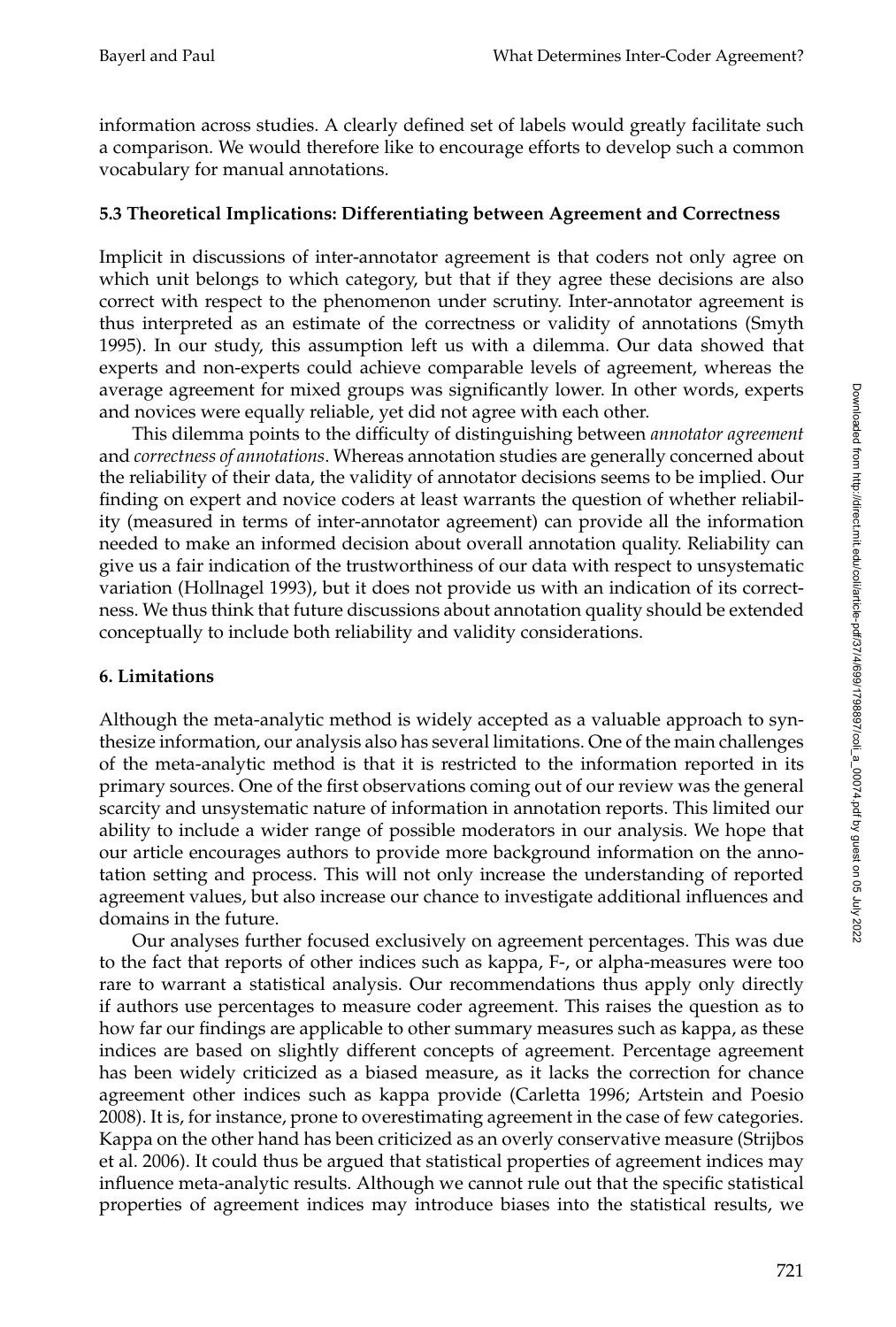are confident that these influences will not change the general picture of our results, especially given the large sample and the robust effects we found for most factors. Thus, although different agreement indices are based on slightly different concepts of agreement, the general intent and direction of indices are comparable. We would thus expect that meta-analyses for alternatives to percentage agreement will lead to very similar results. The only exception might be number of categories. Controlling for the influence of number of categories was one of the foremost reasons why kappa was invented. In consequence, for chance-corrected coefficients such as kappa a much smaller or possibly no moderator effect could emerge. Still, an increasing number of categories often also implies that categories become harder to distinguish. A part of the negative relationship between number of categories and agreement values could thus also be due to the increasing challenges in differentiating between increasingly similar categories. This effect has been demonstrated in qualitative studies (Krishnamurthy and Nicholls 2000; Versley 2006) and would not be affected by the correction for chance. Our assumption would be that, if the negative relationship can be attributed entirely to the number of categories in a scheme, a meta-analysis of chance corrected measures would find smaller or no moderator effect. If disagreements are (also) due to the inability to distinguish categories, a comparatively large negative relationship should remain. In our analysis we did not differentiate between the two factors *schema size* and *similarity of categories*, and at present, not enough data exist to conduct comparative meta-analyses of different agreement indices on this or other factors. However, as kappa is starting to replace agreement percentages, a systematic analysis of this index and a comparison with the present findings will, we hope, become feasible.

For methodological reasons our analysis was restricted to those three annotation domains that offered sufficient data to conduct robust moderator analyses. This restriction raises the question as to how far our results are generalizable to other domains. The important aspect to determine comparability is whether the coding problems and procedures that are typical for these three domains are also typical for linguistic annotations in general. In other words, generalizability is given if coding problems and procedures found in the three domains in our analysis are typical for the linguistic domain our results are to be applied to. In our estimation the factors examined in this article (e.g., number of annotators, number of categories in an annotation scheme, or intensity of annotator training) are relevant for the majority of annotation tasks. We therefore argue that the results in this article are generalizable to other domains, as long as these domains do not differ more from the studies in our sample than these studies differ among themselves. Consequently, if the reader considers these three domains as typical for linguistic annotation tasks the results of the overall analysis can be seen as generic. This is particularly true if these results could be replicated within the domainspecific analyses, which had a weaker test power due to the smaller number of studies included in each analysis.

#### **7. Conclusions**

The aim of our study was to identify factors that impact the degree of inter-coder agreement. The practical contributions of our study to the field of computational linguistics are recommendations on what steps to take to increase the likelihood of inter-annotator agreement and the trustworthiness of annotations. We further provided suggestions for the choice between expertise and coder training, as well as a minimal standard for the reporting of annotations. Our study also raised some conceptual questions, such as the differentiation between similarity (i.e., coder agreement) and correctness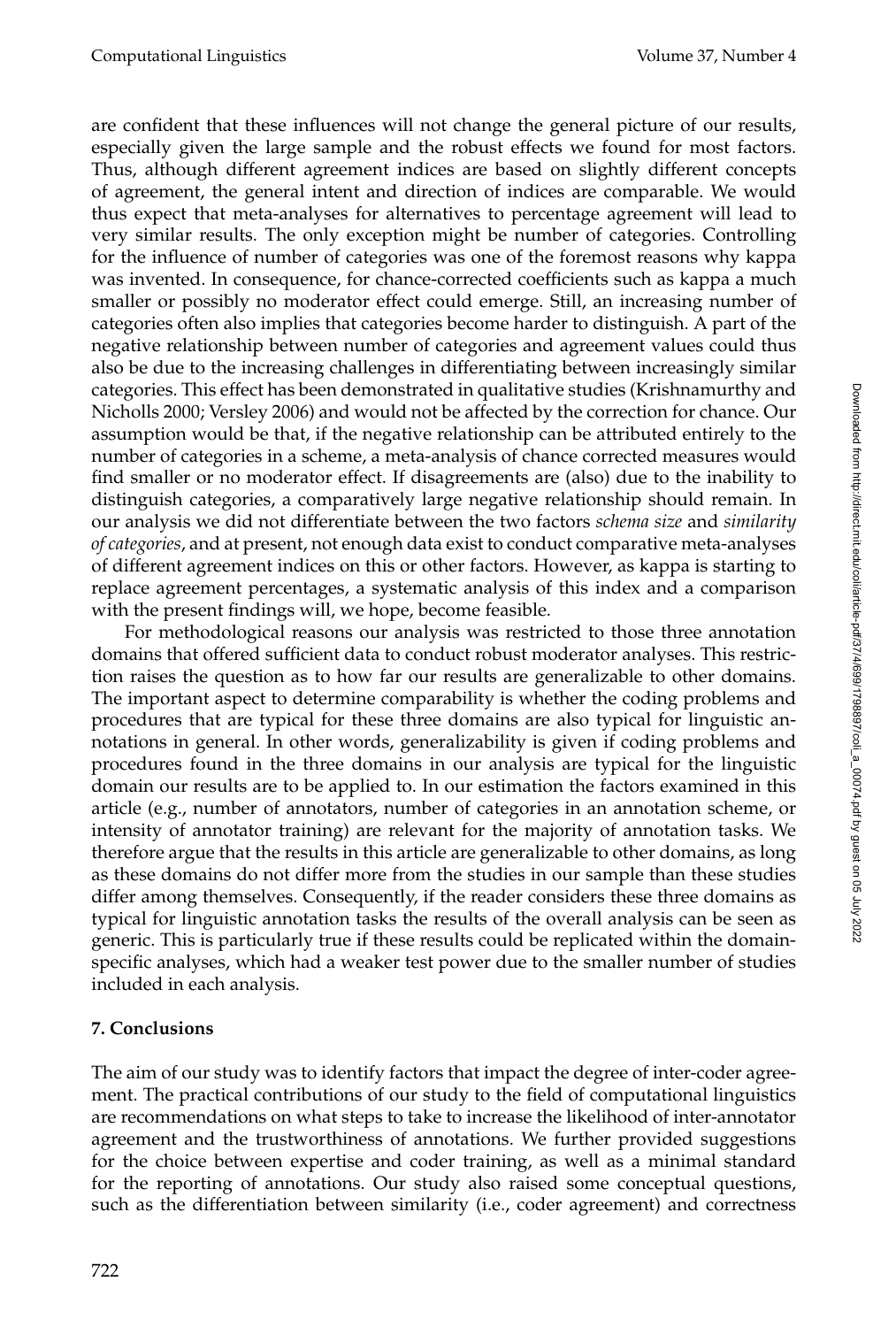of annotations, and the need to view agreement rates in the context of their setting and purpose. The quality of manual linguistic annotations is a complex area, which clearly deserves further study. We hope that this study can provide not only practical guidance for computational linguists, but also pointers for further research on inter-annotator agreement.

## **References**

- Andreevskala, Alina and Sabine Bergler. 2006. Semantic tag extraction from WordNet glosses. In *Proceedings of the 5th Conference on Language Resources and Evaluation (LREC-2006)*, pages 413–416, Genoa.
- Artstein, Ron and Massimo Poesio. 2008. Inter-coder agreement for computational linguistics. *Computational Linguistics*, 34(4):555–596.
- Begg, Colin B. 1994. Publication bias. In Harris Cooper and Larry V. Hedges, editors, *The Handbook of Research Synthesis*. Sage, New York, pages 399–409.
- Beigman Klebanov, Beata and Eyal Beigman. 2009. From annotator agreement to noise models. *Computational Linguistics*, 35(4):495–503.
- Beigman Klebanov, Beata, Eyal Beigman, and Daniel Diermeier. 2008. Analyzing disagreements. In *Proceedings of the Workshop on Human Judgements in Computational Linguistics (Coling 2008)*, pages 2–7, Manchester.
- Calhoune, Sasha, Malvina Nissim, Mark Steedeman, and Jason Brenier. 2005. A framework for annotating information structure in discourse. In *Proceedings of the Workshop on Frontiers in Corpus Annotation II: Pie in the Sky (ACL 2005)*, pages 45–52, Ann Arbor, MI.
- Carletta, Jean. 1996. Assessing agreement on classification tasks: The kappa statistic. *Computational Linguistics*, 22(2):249–254.
- Cohn, Lawrence D. and Betsy J. Becker. 2003. How meta-analysis increases statistical power. *Psychological Methods*, 8(3):243–253.
- Cooper, Harris and Larry V. Hedges. 1994a. *The Handbook of Research Synthesis*. Sage, New York.
- Cooper, Harris and Larry V. Hedges. 1994b. Research synthesis as a scientific enterprise. In H. Cooper and L. V. Hedges, editors, *The Handbook of Research Synthesis*. Sage, New York, pages 3–14.
- Craggs, Richard and Mary McGeeWood. 2005. Evaluating discourse and dialogue coding schemes. *Computational Linguistics*, 31(3):289–295.
- DiEugenio, Barbara and Michael Glass. 2004. The kappa statistic: A second look. *Computational Linguistics*, 30(1):95–101.
- Fiske, Donald W. 1983. The meta-analytic revolution in outcome research. *Journal of Consulting and Clinical Psychology*, 51(1):65–70.
- Glass, Gene V. 1976. Primary, secondary, and meta-analysis of research. *Educational Researcher*, 5(10):3–8.
- Glass, Gene V. and Mary L. Smith. 1979. Meta-analysis of research on the relationship of class size and achievement. *Educational Evaluation and Policy Analysis*, 1(1):2–16.
- Greene, Jennifer C., Valerie J. Caracelli, and Wendy F. Graham. 1989. Toward a conceptual framework for mixed-method evaluation designs. *Educational Evaluation and Policy Analysis*, 11(3):255–274.
- Greenhouse, Joel B. and Satish Iyengar. 1994. Sensitivity analysis and diagnostics. In Harris Cooper and Larry V. Hedges, editors, *The Handbook of Research Synthesis*. Russel Sage, New York, pages 383–398.
- Grefenstette, Gregory, Yan Qu, David A. Evand, and James G. Shanahan. 2006. Validating the coverage of lexical resources for affect analysis and automatically classifying new words along semantic axes. In James G. Shanahan, Yan Qu, and Janice Wiebe, editors, *Computing Attitude and Affect in Text: Theory and Application. Technical Report SS-04-07*. American Association for Artificial Intelligence, Menlo Park, CA, pages 63–70.
- Gruenstein, Alexander, John Niekransz, and Matthew Purver. 2005. Meeting structure annotation: Data and tools. In *Proceedings of the 6th SIGdial Workshop on Discourse and Dialogue*, pages 117–127, Lisbon.
- Hedges, Larry V. and Ingram Olkin. 1985. *Statistical Methods for Meta-Analysis*. Academic Press, Orlando, FL.
- Hedges, Larry V. and Therese D. Pigott. 2004. The power of statistical tests for moderators in meta-analysis. *Psychological Methods*, 9(4):426–445.
- Hedges, Larry V. and Jack L. Vevea. 1998. Fixed- and random-effects models in meta-analysis. *Psychological Methods*, 3(4):486–504.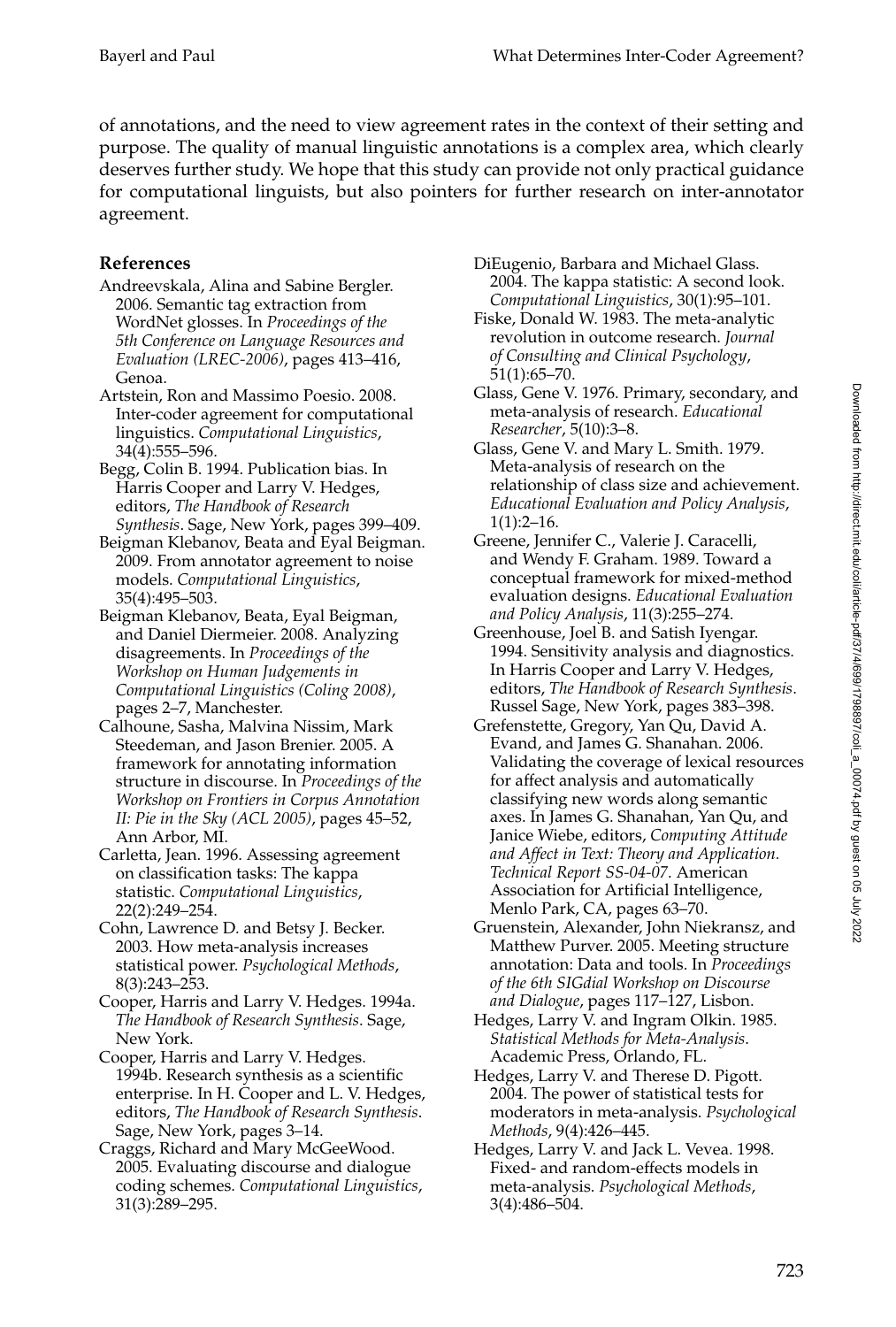Hollnagel, Erik. 1993. *Human Reliability Analysis Context and Control*. Academic Press, London.

Hunter, John E. and Frank. L. Schmidt. 1990. *Methods of Meta-Analysis. Correcting Error and Bias in Research Findings*. Sage, New York.

Hux, Karen, Dixie Sanger, Robert Reid, and Amy Maschka. 1997. Discourse analysis procedures: Reliability issues. *Journal of Communication Disorders*, 30(2):133–150.

Julius, Sim and Chris C. Wright. 2005. The kappa statistic in reliability studies: Use, interpretation, and sample size requirements. *Physical Therapy*, 85(3):257–268.

Kilgarriff, Adam. 1999. 95% replicability for manual word sense tagging. In *Proceedings of the 9th Conference of the European Chapter of the Association for Computational Linguistics (EACL 1999)*, pages 277–278, Bergen.

Krippendorff, Klaus. 2004. *Content Analysis: An Introduction to Its Methodology*. Sage, Thousand Oaks, CA, 4th ed.

Krishnamurthy, Ramesh and Diane Nicholls. 2000. Peeling an onion: The lexicographer's experience of manual sense-tagging. *Computers and the Humanities*, 34(1-2):85–97.

Larkin, Jill, John McDermott, Dorothea P. Simon, and Herbert A. Simon. 1980. Expert and novice performance in solving physics problems. *Science*, 208:1335–1342.

Lewis, Kerry E., Thomas L. Watterson, and Sarah M. Houghton. 2003. The influence of listener experience and academic training on ratings of nasality. *Journal of Communication Disorders*, 36(1):49–58.

Lipsey, Mark W. and David B. Wilson. 2001. *Practical Meta-Analysis*. Sage, Thousand Oaks, CA.

Lumley, Tom. 1995. Rater characteristics and rater bias: Implications for training. *Language Testing*, 12(1):54–71.

Navigli, Roberto. 2009. Word sense disambiguation: A survey. *ACM Computing Surveys*, 41(2):1–69.

Neuendorf, Kimberly A. 2002. *The Content Analysis Guidebook*. Sage, Thousand Oaks, CA.

Oppermann, Daniela, Susanne Burger, and Kark Weilhammer. 2000. What are transcription errors and why are they made? In *Proceedings of the 2nd International Conference on Language Resources and Evaluation (LREC 2000)*, pages 409–441, Athens.

Passoneau, Rebecca J. 2004. Computing reliability for co-reference annotation. In *Proceedings of LREC-2004*, pages 1503–1506, Lisbon.

Passonneau, Rebecca J., Ansaf Salleb-Aouissi, and Nancy Ide. 2009. Making sense of word sense variation. In *Proceedings of the Workshop on Semantic Evaluations: Recent Achievements and Future Directions*, pages 2–9, Boulder, CO.

Pitt, Mark, Keith Johnson, Elizabeth Hume, Scott Kiesling, and William D. Raymond. 2005. The Buckeye corpus of conversational speech: Labeling conventions and a test of transcriber reliability. *Speech Communication*, 45(1):89–95.

- Popescu-Belis, Andrei. 2008. Dimensionality of dialogue act tagsets. An empirical analysis of large corpora. *Language Resources and Evaluation*, 42(1):99–107.
- Purver, Matthew, Patrick Ehlers, and John Niekrasz. 2006. Shallow discourse structure for action item detection. In *Proceedings of the ACTS Workshop (HLT-NAACL 2006)*, pages 31–34, New York, NY.
- Rosenthal, Robert. 1995. Writing meta-analytic reviews. *Psychological Bulletin*, 118(2):183–192.
- Rumshisky, Anna and Olga Batiukova. 2008. Polysemy in verbs: Systematic relations between senses and their effect on annotation. In *HumanJudge '08: Proceedings of the Workshop on Human Judgements in Computational Linguistics*, pages 33–41, Morristown, NJ.
- Smith, Mary L. and Gene V. Glass. 1977. Meta-analysis of psychotherapy outcome studies. *American Psychologist*, 32(9):752–760.
- Smyth, Padhraic. 1995. Learning with probabilistic supervision. In Thomas Petsche, editor, *Computational Learning Theory and Natural Learning Systems. Vol. III: Selecting Good Models*. MIT Press, Cambridge, MA, pages 163–182.
- Snow, Rion, Brendan O'Connor, Daniel Jurafsky, and Andrew Y. Ng. 2008. Cheap and fast—but is it good? Evaluating non-expert annotations for natural language tasks. In *Proceedings of the Conference on Empirical Methods in Natural Language Processing (EMNLP '08)*, pages 254–263, Stroudsburg, PA.
- Strijbos, Jan-Willem, Rob L. Martens, Frans J. Prins, and Wim M. G. Jochems. 2006. Content analysis: What are they talking